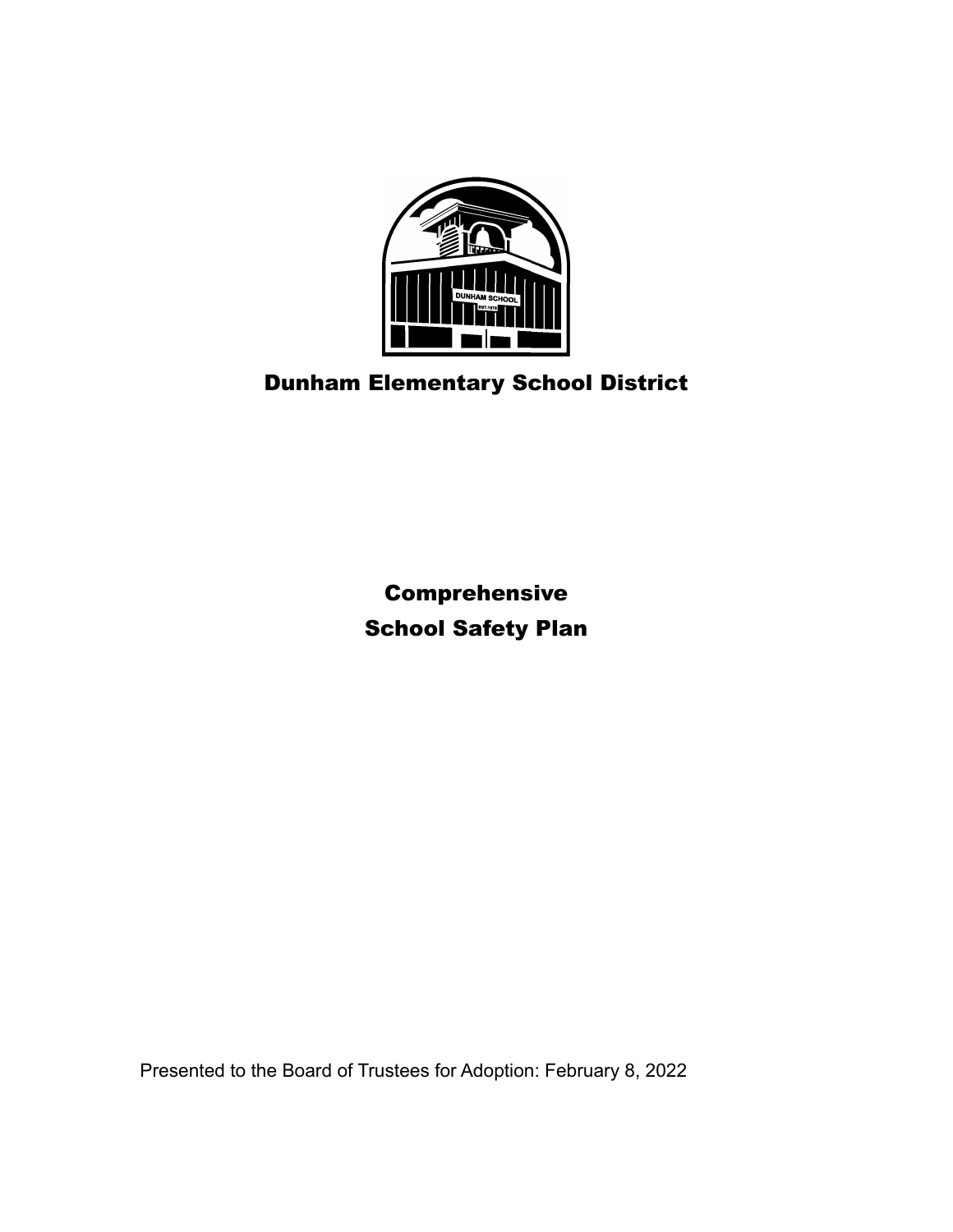# Table of Contents

| Introduction                                     |    |
|--------------------------------------------------|----|
| Assessment of the Current Status of School Crime | 3  |
| <b>Child Abuse Reporting Procedures</b>          | 3  |
| <b>Disaster Procedures</b>                       | 6  |
| <b>Suspension and Expulsion Policies</b>         | 8  |
| Discrimination and Harassment Policy             | 11 |
| Dress Code                                       | 13 |
| Procedures for Safe Ingress and Egress           | 13 |
| Maintaining a Safe and Orderly Environment       | 14 |
| <b>School Discipline Policies</b>                | 16 |
| <b>Hate Crime Reporting Procedures</b>           | 17 |
| Resiliency                                       | 17 |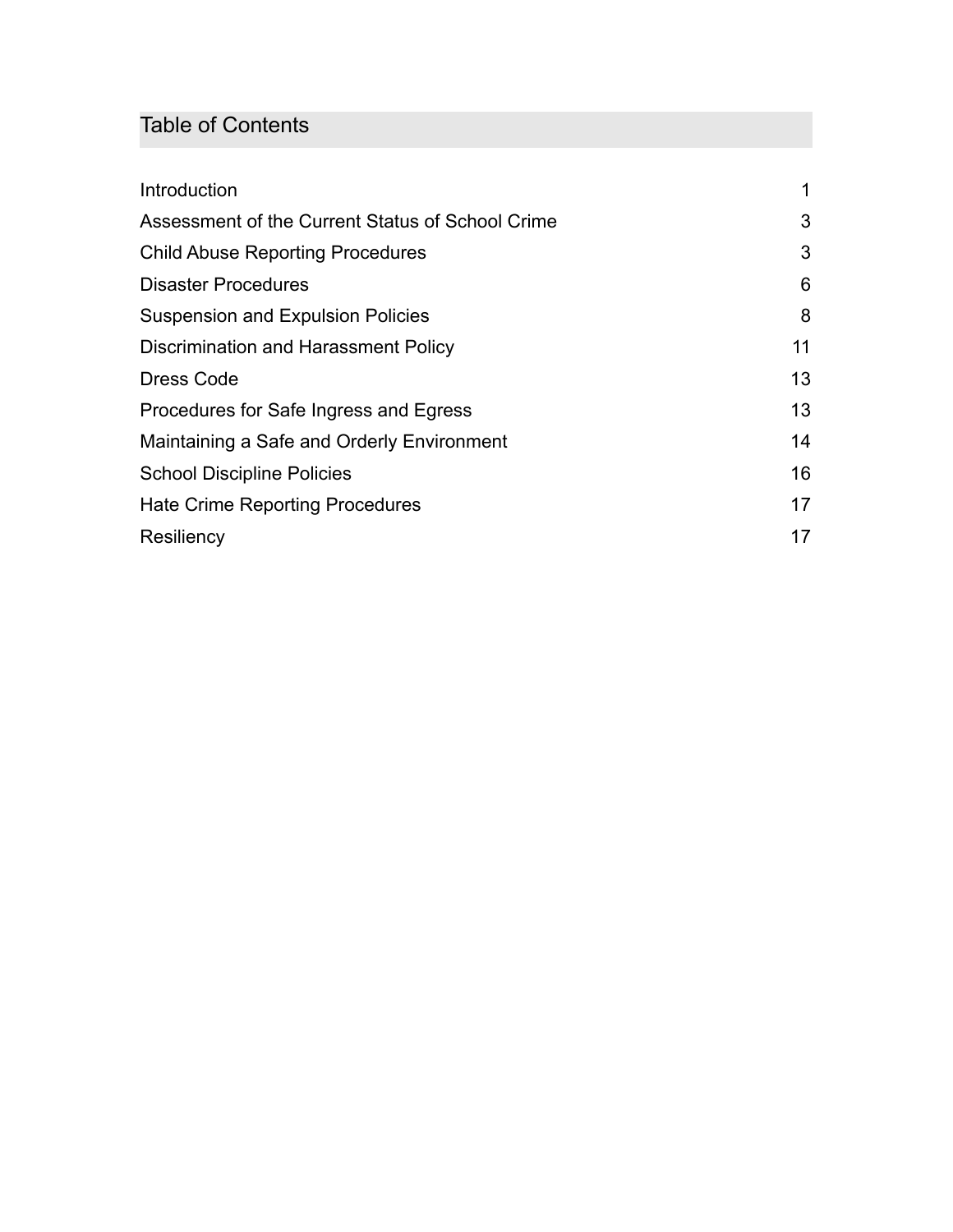## <span id="page-2-0"></span>**Introduction**

#### **Definition of a Safe School**

"Safe schools are orderly and purposeful places where students and staff are free to learn and teach without the threat of physical violence or psychological harm. They are characterized by sensitivity and respect for all individuals, an environment of nonviolence, clear behavioral expectations, disciplinary policies that are consistently and fairly administered, students' affiliation and bonding to the school, support and recognition for positive behavior, and a sense of community on the school campus. Safe schools also are characterized by proactive security procedures, established emergency response plans, timely maintenance, cleanliness, and a nice appearance of the campus and classrooms."

*From* Safe Schools: A Planning Guide for Action *, California State Department of Education.*

#### **Rights**

"All students and staff of primary, elementary, junior high, and high schools have an inalienable right to attend campuses which are safe, secure, and peaceful."

*California Constitution, Article 1, and Section 28(c): Right to Safe Schools*

#### **Legislative Intent**

"It is the intent of the Legislature that all California public schools, in kindergarten, and grades 1 to 12, inclusive, operated by school districts, in cooperation with local law enforcement agencies, community leaders, parents, pupils, teachers, administrators, and other persons who may be interested in the prevention of campus crime and violence, develop a comprehensive school safety plan that addresses the safety concerns identified through a systematic planning process. For the purposes of this section, a 'safety plan' means a plan to develop strategies aimed at the prevention of, and education about, potential incidents involving crime and violence on the school campus." *(Ed. Code 32280)*

#### **Approval and Annual Review**

The Dunham School District Comprehensive School Safety Plan will be reviewed, evaluated, and amended as needed each school year by the School Site Council and the Board of Trustees. If there are any significant changes, the revised plan will be placed on the February regular meeting of the Board of Trustees for public hearing to allow public input before it is readopted.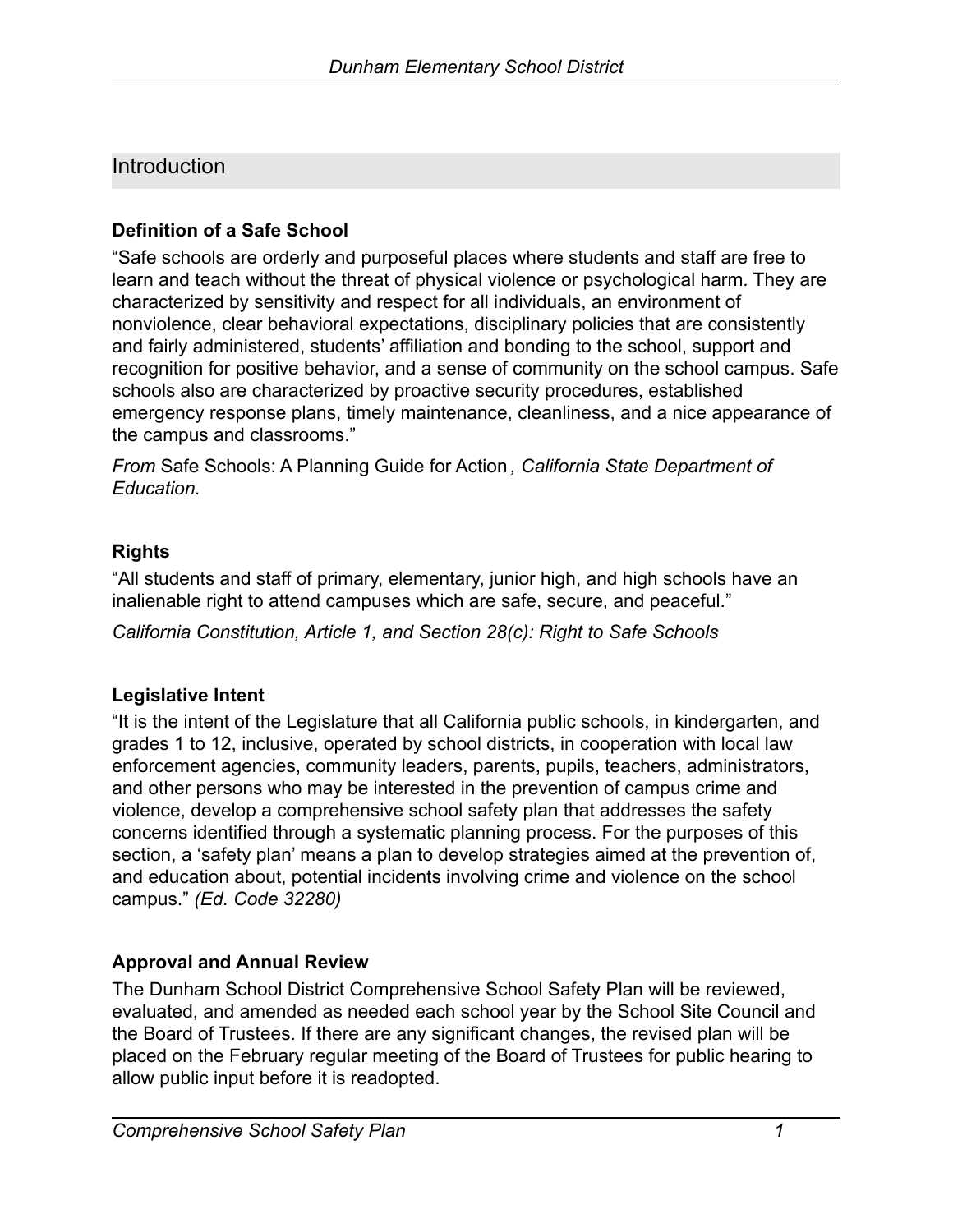All safety-related plans and materials are available for public inspection at the Sonoma County Office of Education and at the Dunham School administrative office.

### **Our Goals**

This Comprehensive School Safety plan has several overarching goals. They are as follows:

- To help our Dunham community create a school atmosphere that is safe, respectful, fair, and conducive to learning.
- To prepare ourselves to respond calmly and competently to any possible disaster, keeping foremost always the safety and well-being of students and staff.
- To comply fully with all requirements of the California Education Code.

To further these goals, this plan has been prepared in conformance with the provisions of California Education Code #32282 and all relevant Dunham School District Board and Administrative Policies. These documents are available at the District Office; additionally, the Education Code is available online.

**Daniel Hoffman**

Superintendent/Principal Dunham School District

#### **Spence Crum**

President, Board of Trustees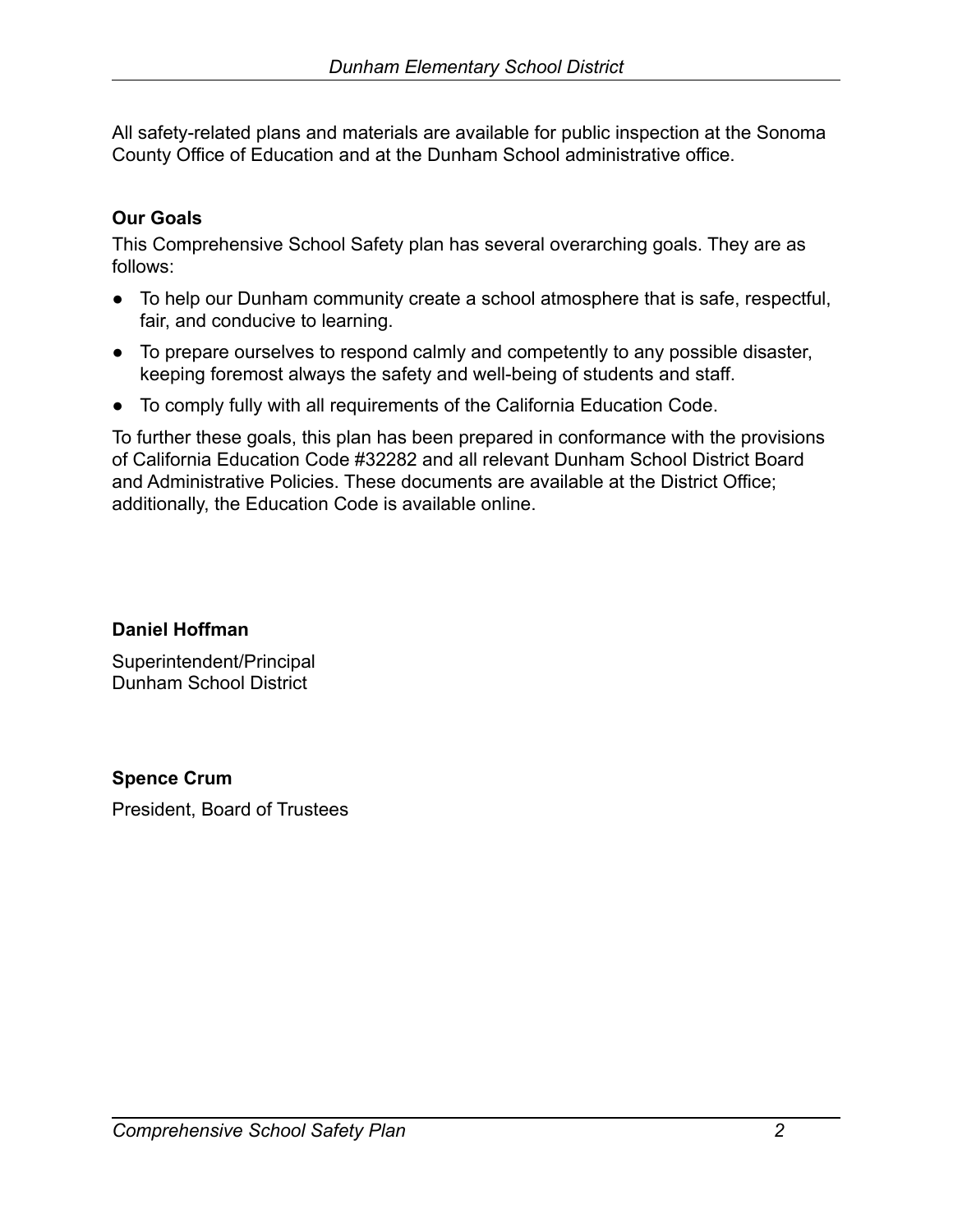## <span id="page-4-0"></span>Assessment of the Current Status of School Crime

There is a long tradition of school pride and care at Dunham School. The facilities and grounds are well maintained and cared for. The expectation is that each adult and student will do their part to help maintain the school in its exceptional condition.

Dunham School has a very low incidence of school crime. There have been occasional cases of graffiti on bathroom walls through the years, but this does not occur on a regular basis. Infrequent incidences of the marking of desks and chairs have also been detected.

Students are held accountable for such actions. When a student is discovered to have been involved in graffiti or damage to school property, natural consequences are applied. The student is required to return the item to an acceptable condition, which may involve scrubbing walls or furniture.

## <span id="page-4-1"></span>Child Abuse Reporting Procedures

#### **Reporting**

All school staff members actively monitor the safety and welfare of all students. Staff members understand their responsibility as child care custodians and immediately report all cases of known and suspected child abuse and neglect to Child Protective Services and to the school principal.

When a case of child abuse or neglect becomes apparent or is suspected, the employee having knowledge of the abuse or neglect will immediately report the abuse to Child Protective Services and/or the local law enforcement agency. The employee will submit a written report within 36 hours. The employee and the school administrator will develop a plan to assure ongoing monitoring of the student. School staff members will work closely with police and/or Child Protective Services to follow up as needed.

Cases of reported child abuse will be kept in close confidence. Copies of written reports are maintained in the school office.

### **Staff Training**

All Dunham certificated and classified staff members will be trained on child abuse reporting requirements and procedures at a professional development in-service within the first two months of the start of each school year, and will receive a copy of the *Handbook for Child Abuse Reporters*. New employees will be provided with the *Handbook for Child Abuse Reporters*, and newly-certificated staff members receive in-depth training as part of their Beginning Teacher Support and Assessment (BTSA) programs. As part of the district's *New Hire Checklist*, all employees are required to sign off that they understand their responsibilities as a mandated child abuse reporter.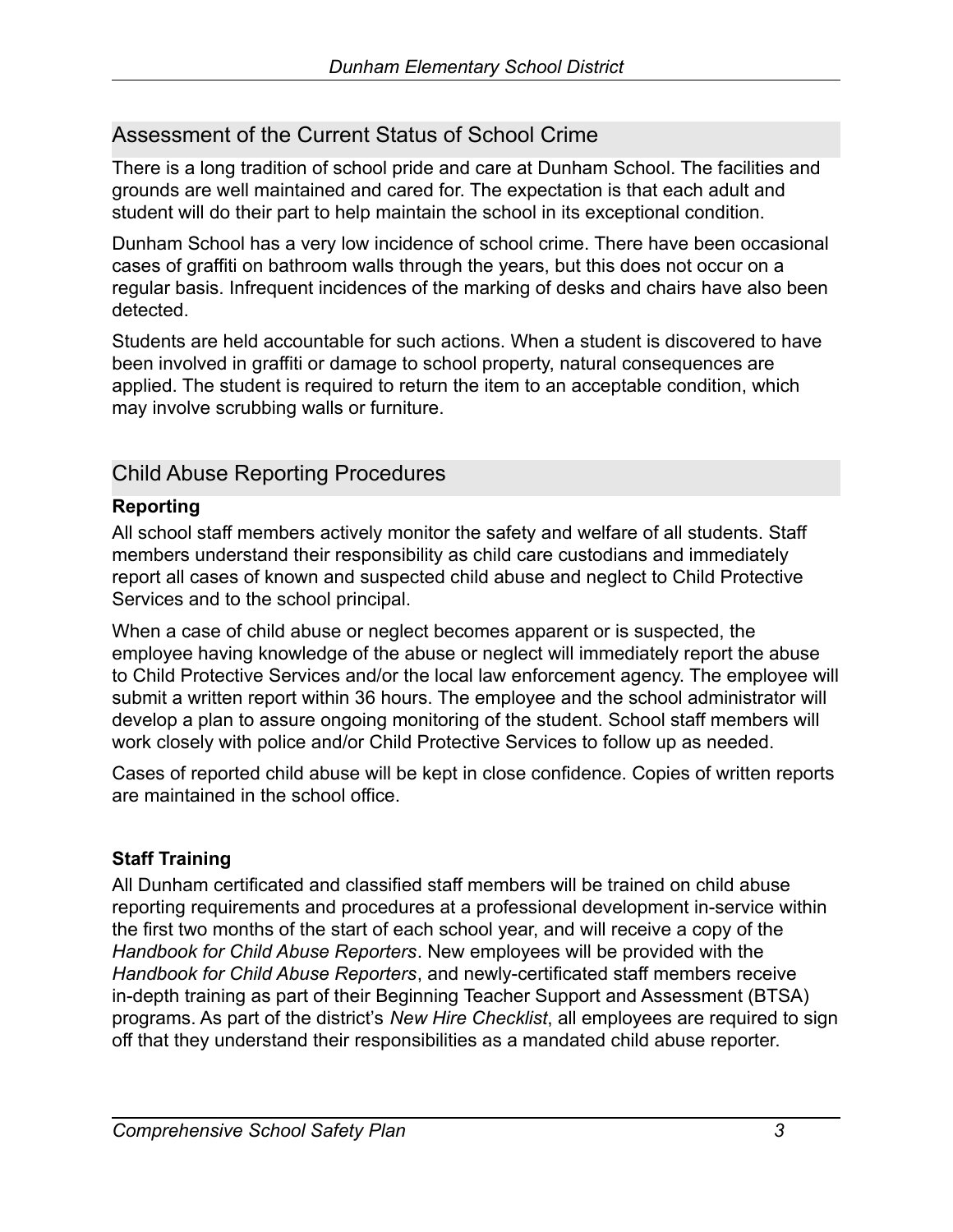#### **Summary of Child Abuse Reporting Requirements**

#### **Child Abuse and Neglect:** Penal Codes 11165-11174.3

|                      | Who Must Report? Penal Code11165.7 specifies 35 job categories as mandated<br>child abuse reporters, including:                                                                                |  |  |  |  |  |  |  |  |
|----------------------|------------------------------------------------------------------------------------------------------------------------------------------------------------------------------------------------|--|--|--|--|--|--|--|--|
|                      | Teacher<br>• An instructional aide<br>$\cdot$ A teacher's aide or teacher's assistant<br>$\cdot$ A classified employee of any public school<br>$\cdot$ An employee of a child care institution |  |  |  |  |  |  |  |  |
|                      | The responsibility for making an official report rests on the<br>individual employee. Reporting suspected abuse or neglect to<br>a supervisor does not fulfill it.                             |  |  |  |  |  |  |  |  |
| <b>What Gets</b>     | Suspected child abuse or neglect, which includes physical,                                                                                                                                     |  |  |  |  |  |  |  |  |
| <b>Reported?</b>     | sexual, and emotional abuse                                                                                                                                                                    |  |  |  |  |  |  |  |  |
| To Whom Is the       | County welfare agency, probation, or a police or sheriff's                                                                                                                                     |  |  |  |  |  |  |  |  |
| <b>Report Sent?</b>  | department                                                                                                                                                                                     |  |  |  |  |  |  |  |  |
| What Is the          | 1. Report by telephone immediately, or as soon                                                                                                                                                 |  |  |  |  |  |  |  |  |
| <b>Timeframe for</b> | as possible                                                                                                                                                                                    |  |  |  |  |  |  |  |  |
| <b>Reporting?</b>    | 2. Submit a written report within 36 hours                                                                                                                                                     |  |  |  |  |  |  |  |  |

#### **References**

Administrative Regulation 5141.4

*Handbook for Child Abuse Reporters* ( will be available in school office)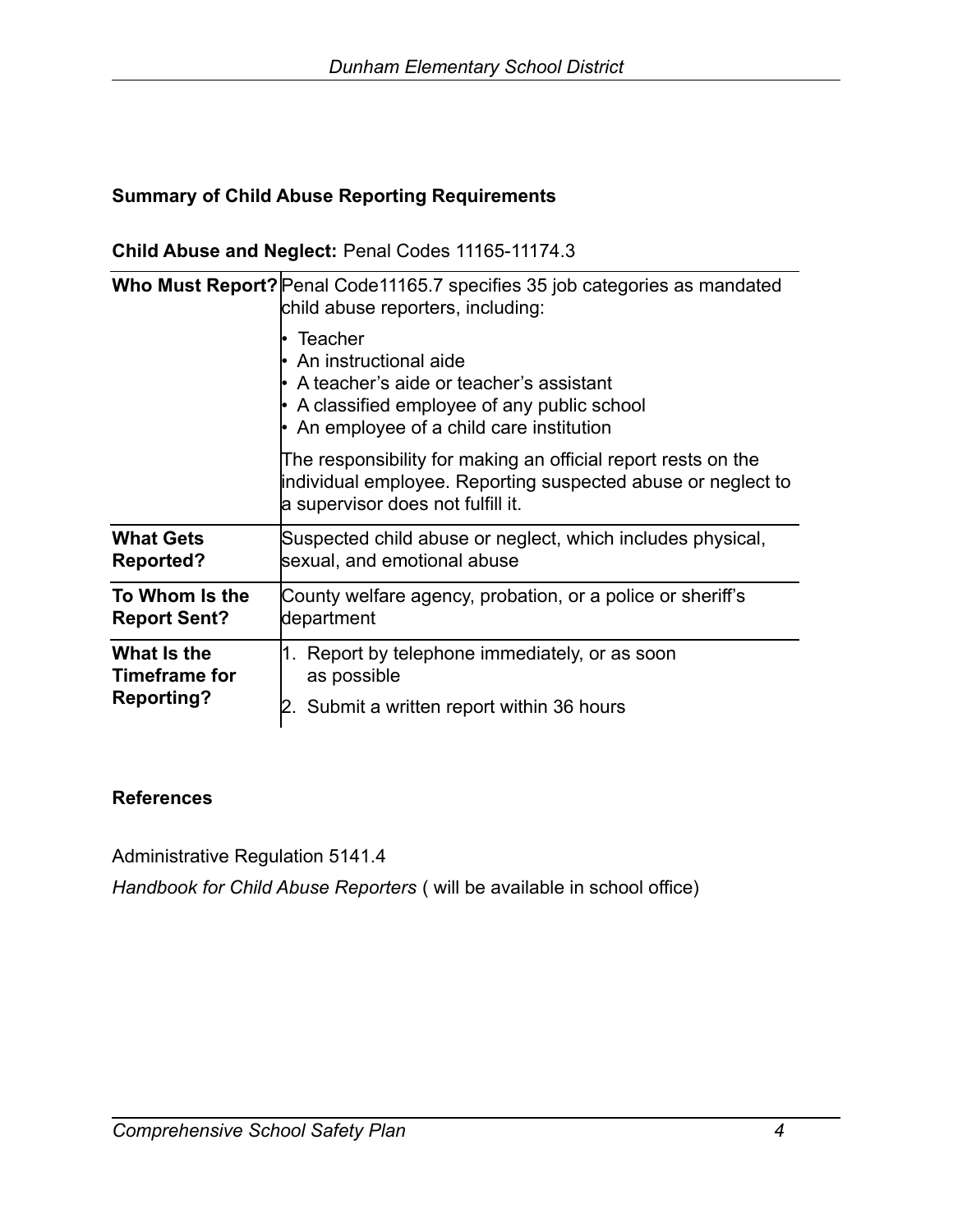## **Sample Child Abuse Reporting Form**

|                                    |                   | To Be Completed by Mandated Child Abuse Reporters                                                                                                                                        | Pursuant to Penal Code Section 11166                                                           |                   |                                                |                          |                   |                    | <b>CASE NAME:</b>   |                                             |            |                                |
|------------------------------------|-------------------|------------------------------------------------------------------------------------------------------------------------------------------------------------------------------------------|------------------------------------------------------------------------------------------------|-------------------|------------------------------------------------|--------------------------|-------------------|--------------------|---------------------|---------------------------------------------|------------|--------------------------------|
|                                    |                   |                                                                                                                                                                                          | PLEASE PRINT OR TYPE                                                                           |                   |                                                |                          |                   |                    | <b>CASE NUMBER:</b> |                                             |            |                                |
| ပ                                  |                   | NAME OF MANDATED REPORTER                                                                                                                                                                |                                                                                                |                   | TITLE                                          |                          |                   |                    |                     | MANDATED REPORTER CATEGORY                  |            |                                |
| EPORTIN                            |                   | REPORTER'S BUSINESS/AGENCY NAME AND ADDRESS                                                                                                                                              |                                                                                                |                   | Street                                         |                          |                   | City               | Zip                 | DID MANDATED REPORTER WITNESS THE INCIDENT? |            |                                |
|                                    | <b>ARTY</b>       |                                                                                                                                                                                          |                                                                                                |                   |                                                |                          |                   |                    |                     | ES I NO                                     |            |                                |
|                                    | o                 | REPORTER'S TELEPHONE (DAYTIME)                                                                                                                                                           |                                                                                                | SIGNATURE         |                                                |                          |                   |                    |                     | <b>TODAY'S DATE</b>                         |            |                                |
| œ                                  |                   | <b>LAW ENFORCEMENT</b>                                                                                                                                                                   | <b>COUNTY PROBATION</b>                                                                        |                   | <b>AGENCY</b>                                  |                          |                   |                    |                     |                                             |            |                                |
|                                    |                   |                                                                                                                                                                                          | COUNTY WELFARE / CPS (Child Protective Services)                                               |                   |                                                |                          |                   |                    |                     |                                             |            |                                |
|                                    |                   | <b>ADDRESS</b>                                                                                                                                                                           | <b>Street</b>                                                                                  |                   | City                                           |                          |                   |                    | Zp                  |                                             |            | DATE/TIME OF PHONE CALL        |
| <b>B. REPORT</b><br>NOTIFICATION   |                   |                                                                                                                                                                                          |                                                                                                |                   |                                                |                          |                   |                    |                     |                                             |            |                                |
|                                    |                   | OFFICIAL CONTACTED - TITLE                                                                                                                                                               |                                                                                                |                   |                                                |                          |                   |                    |                     | <b>TELEPHONE</b>                            |            |                                |
|                                    |                   | NAME (LAST, FIRST, MIDDLE)                                                                                                                                                               |                                                                                                |                   |                                                |                          |                   |                    |                     | BIRTHDATE OR APPROX. AGE                    | <b>SEX</b> | <b>ETHNICITY</b>               |
|                                    |                   |                                                                                                                                                                                          |                                                                                                |                   |                                                |                          |                   |                    |                     |                                             |            |                                |
|                                    |                   | <b>ADDRESS</b>                                                                                                                                                                           | Street                                                                                         |                   | City                                           |                          |                   |                    | Ζp                  | <b>TELEPHONE</b>                            |            |                                |
|                                    |                   | PRESENT LOCATION OF VICTIM                                                                                                                                                               |                                                                                                |                   |                                                |                          | <b>SCHOOL</b>     |                    |                     | <b>CLASS</b>                                |            | <b>GRADE</b>                   |
|                                    |                   |                                                                                                                                                                                          |                                                                                                |                   |                                                |                          |                   |                    |                     |                                             |            |                                |
| One report per victim<br>VICTIM    |                   | PHYSICALLY DISABLED? DEVELOPMENTALLY DISABLED?                                                                                                                                           |                                                                                                |                   | OTHER DISABILITY (SPECIFY)                     |                          |                   |                    |                     | PRIMARY LANGUAGE                            |            |                                |
|                                    |                   | YES  NO                                                                                                                                                                                  | <b>ES</b><br>40                                                                                |                   |                                                |                          |                   |                    |                     | SPOKEN IN HOME                              |            |                                |
|                                    |                   | IN FOSTER CARE?<br>/ES                                                                                                                                                                   | IF VICTIM WAS IN OUT-OF-HOME CARE AT TIME OF INCIDENT, CHECK TYPE OF CARE:<br><b>C MY CARE</b> | CHILD CARE CENTER |                                                | <b>OSTER FAMILY HOME</b> |                   | <b>MILY FRIEND</b> |                     | TYPE OF ABUSE (CHECK ONE OR MORE)           |            | HYSICAL IENTAL SEXUAL NEGLECT  |
|                                    |                   | ЧO                                                                                                                                                                                       | <b>SROUP HOME OR INSTITUTION   ELATIVE'S HOME</b>                                              |                   |                                                |                          |                   |                    |                     | THER (SPECIFY)                              |            |                                |
|                                    |                   | <b>RELATIONSHIP TO SUSPECT</b>                                                                                                                                                           |                                                                                                |                   |                                                |                          | PHOTOS TAKEN?     |                    |                     | DID THE INCIDENT RESULT IN THIS             |            |                                |
|                                    |                   |                                                                                                                                                                                          |                                                                                                |                   |                                                |                          | $L$ /ES           | 40                 |                     | VICTIM'S DEATH? __ /ES                      |            | VO  JNK                        |
| VICTIMS                            |                   | <b>NAME</b>                                                                                                                                                                              | <b>BIRTHDATE</b>                                                                               |                   | <b>SEX</b><br><b>ETHNICITY</b>                 |                          | 3.                |                    | <b>NAME</b>         | <b>BIRTHDATE</b>                            |            | <b>SEX</b><br><b>ETHNICITY</b> |
|                                    | <b>SIBLINGS</b>   | 2.                                                                                                                                                                                       |                                                                                                |                   |                                                |                          | 4.                |                    |                     |                                             |            |                                |
|                                    |                   | NAME (LAST, FIRST, MIDDLE)                                                                                                                                                               |                                                                                                |                   |                                                |                          |                   |                    |                     | BIRTHDATE OR APPROX, AGE                    | SEX        | <b>ETHNICITY</b>               |
|                                    |                   | <b>ADDRESS</b>                                                                                                                                                                           | Street                                                                                         | City              |                                                | Zp                       | HOME PHONE        |                    |                     | <b>BUSINESS PHONE</b>                       |            |                                |
|                                    |                   |                                                                                                                                                                                          |                                                                                                |                   |                                                |                          |                   |                    |                     |                                             |            |                                |
| <b>INVOLVED PARTIES</b><br>VICTIMS | PARENTS/GUARDIANS | NAME (LAST, FIRST, MIDDLE)                                                                                                                                                               |                                                                                                |                   |                                                |                          |                   |                    |                     | BIRTHDATE OR APPROX. AGE                    | <b>SEX</b> | <b>ETHNICITY</b>               |
|                                    |                   |                                                                                                                                                                                          |                                                                                                |                   |                                                |                          |                   |                    |                     |                                             |            |                                |
|                                    |                   | <b>ADDRESS</b>                                                                                                                                                                           | Street                                                                                         | City              |                                                | Zip                      | <b>HOME PHONE</b> |                    |                     | <b>BUSINESS PHONE</b>                       |            |                                |
| d                                  |                   | SUSPECT'S NAME (LAST, FIRST, MIDDLE)                                                                                                                                                     |                                                                                                |                   |                                                |                          |                   |                    |                     | BIRTHDATE OR APPROX. AGE                    | <b>SEX</b> | <b>ETHNICITY</b>               |
|                                    |                   |                                                                                                                                                                                          |                                                                                                |                   |                                                |                          |                   |                    |                     |                                             |            |                                |
|                                    | <b>ISPECT</b>     | <b>ADDRESS</b>                                                                                                                                                                           | Street                                                                                         |                   | City                                           |                          |                   | Zn                 |                     | <b>TELEPHONE</b>                            |            |                                |
|                                    | 긂                 | OTHER RELEVANT INFORMATION                                                                                                                                                               |                                                                                                |                   |                                                |                          |                   |                    |                     |                                             |            |                                |
|                                    |                   |                                                                                                                                                                                          |                                                                                                |                   |                                                |                          |                   |                    |                     |                                             |            |                                |
|                                    |                   | IF NECESSARY, ATTACH EXTRA SHEET(S) OR OTHER FORM(S) AND CHECK THIS BOX                                                                                                                  |                                                                                                |                   |                                                |                          |                   |                    |                     | IF MULTIPLE VICTIMS, INDICATE NUMBER:       |            |                                |
| ORMATION                           |                   | DATE / TIME OF INCIDENT                                                                                                                                                                  |                                                                                                | PLACE OF INCIDENT |                                                |                          |                   |                    |                     |                                             |            |                                |
|                                    |                   | NARRATIVE DESCRIPTION (What victim(s) said/what the mandated reporter observed/what person accompanying the victim(s) said/similar or past incidents involving the victim(s) or suspect) |                                                                                                |                   |                                                |                          |                   |                    |                     |                                             |            |                                |
|                                    |                   |                                                                                                                                                                                          |                                                                                                |                   |                                                |                          |                   |                    |                     |                                             |            |                                |
|                                    |                   |                                                                                                                                                                                          |                                                                                                |                   |                                                |                          |                   |                    |                     |                                             |            |                                |
|                                    |                   |                                                                                                                                                                                          |                                                                                                |                   |                                                |                          |                   |                    |                     |                                             |            |                                |
|                                    |                   |                                                                                                                                                                                          |                                                                                                |                   |                                                |                          |                   |                    |                     |                                             |            |                                |
|                                    |                   |                                                                                                                                                                                          |                                                                                                |                   |                                                |                          |                   |                    |                     |                                             |            |                                |
|                                    |                   |                                                                                                                                                                                          |                                                                                                |                   |                                                |                          |                   |                    |                     |                                             |            |                                |
| INCIDENT INF                       |                   |                                                                                                                                                                                          |                                                                                                |                   |                                                |                          |                   |                    |                     |                                             |            |                                |
| шi                                 |                   | SS 8572 (Rev. 12/02)                                                                                                                                                                     |                                                                                                |                   | <b>DEFINITIONS AND INSTRUCTIONS ON REVERSE</b> |                          |                   |                    |                     |                                             |            |                                |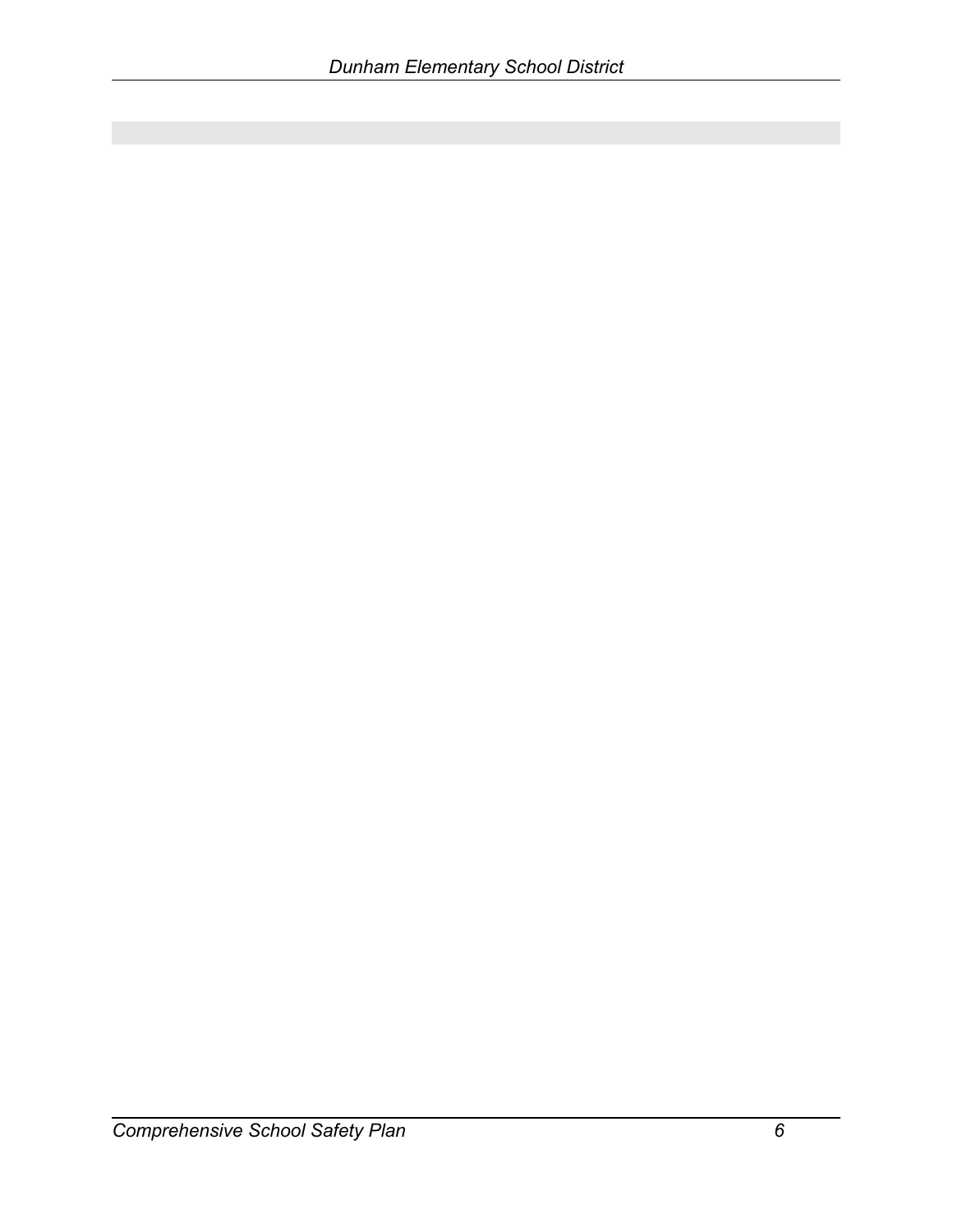## DISASTER PROCEDURES

Please refer to the *Emergency Operations Plan*, which is maintained as a separate document at the district office.

## SAFETY DRILLS AND PROCEDURES

#### Routines and Scheduling

Throughout the school year, staff and students will have the opportunity to practice various safety drill procedures. In order to enhance their understanding and build awareness of appropriate procedures, drills will occur at different days and times.

#### **Fire**

In the event of a Fire or Fire Drill the procedures are as follows:

The fire alarm will signal all individuals on campus that they need to evacuate. At the sound of the alarm, teachers will direct students in an orderly departure from the room to the blacktop near the field via the assigned evacuation route. In all cases, select the safest route, not just the assigned route.

As in all emergency situations, on site staff will determine the best location for the staging area. The primary location will be on the blacktop. However, depending on the location of the fire, it may be determined that another location is more safe. Teachers will use their best judgment when exiting the classroom and move in a direction away from any active fire.

All classrooms will be equipped with a safety bag or backpack that will contain safety supplies, a green/red sign, and an updated class roster. Teachers should take the safety bag with them when they exit the classroom. On their way out, the classroom door should be closed (it does not need to be locked).

Students will form an orderly line on the blacktop. The teacher will then take roll and ensure all students are accounted for. If all students are present, then the teacher will hold up a green sign. If any student, who was assigned to that class at that time, is unaccounted for, then the teacher will hold up a red sign. The site administrator or office personnel will investigate the red signs to locate the child(ren) in question.

Once all individuals who were on campus are accounted for, the site administrator or office personnel will release students to return to class.

#### **Earthquake**

In the event of an Earthquake, the procedures are as follows:

At the first sign of shaking, all students and staff should immediately, **drop to the floor, cover the back of their necks, and hold on to the closest piece of furniture** (desk of chair) or other stable object with their free hand. In a practice scenario, an announcement will be made indicating that "the ground is shaking, the ground is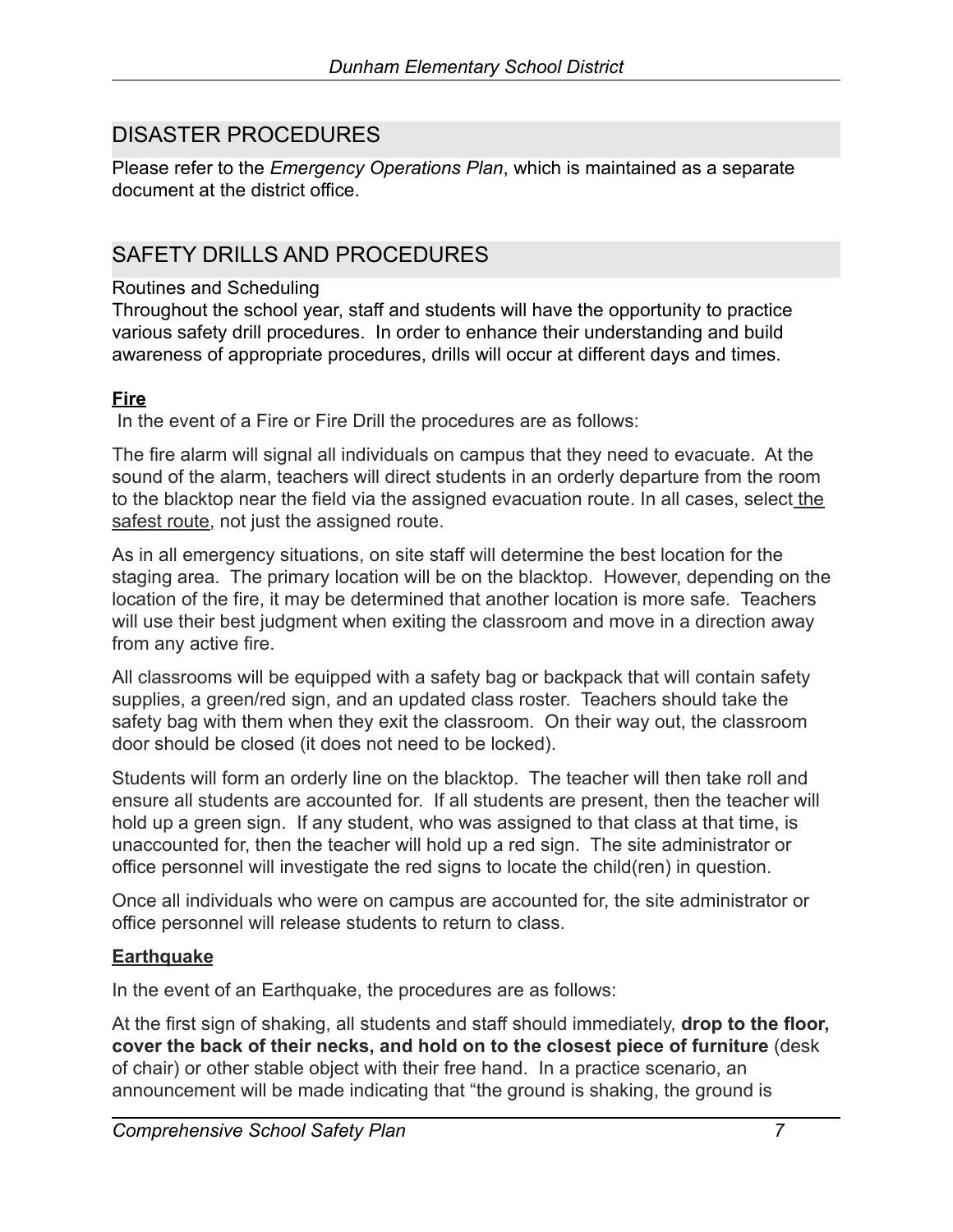shaking, please drop, cover, and hold on."

If you are in a location without furniture (such as a hallway or bathroom), immediately kneel next to a bare, inside wall and place your arms and hands over the back of your neck and head.

If you are outdoors, move away from trees, buildings, electrical wiring, and power poles. Drop to the ground and cover the back of your neck and head with your arms and hands.

Stay in this position until an "All Clear" announcement has been made via loudspeaker or face to face. Unless otherwise directed, follow the evacuation procedures noted above, being sure to account for all individuals who were on campus.

#### **Lockdown**

In the event of a dangerous situation on or near campus, the procedures are as follows:

An announcement will be made over the loudspeaker indicating, "Everybody In, Lockdown, Code [19]

*Code Red*= Lock all doors, close blinds, lights off, students and staff should be sitting silently beneath the window level until "code yellow" or "code green" is called. Staff should not open the door or peek out the window until Code Green has been called. Teachers should notify the office as soon as possible about any missing or extra students (via text is preferred, via email and/or phone as a backup measure).

*Code Yellow*= Lock all doors, close blinds, lights on with quiet instruction and/or independent work.

*Code Green* = Resume normal activity

If a student or class is outside when lockdown is called, they should immediately move inside the nearest building (that can be locked) and follow the above procedures. If a child is in the bathroom, the outside bathroom door should be locked and the child(ren) should stay inside the restroom until Code Green is called.

Note: A lockdown can be initiated by a teacher or employee if any activity poses a threat to the safety of students and staff. When initiated by a teacher or employee, it is their responsibility to get a message to the school office about the nature of the incident.

#### **Active Shooter Threat**

An Active Shooter is:

● "An individual actively engaged in killing or attempting to kill people in a confined and populated area". Their overriding objective is that of mass murder, rather than other criminal conduct such as robbery or hostage taking.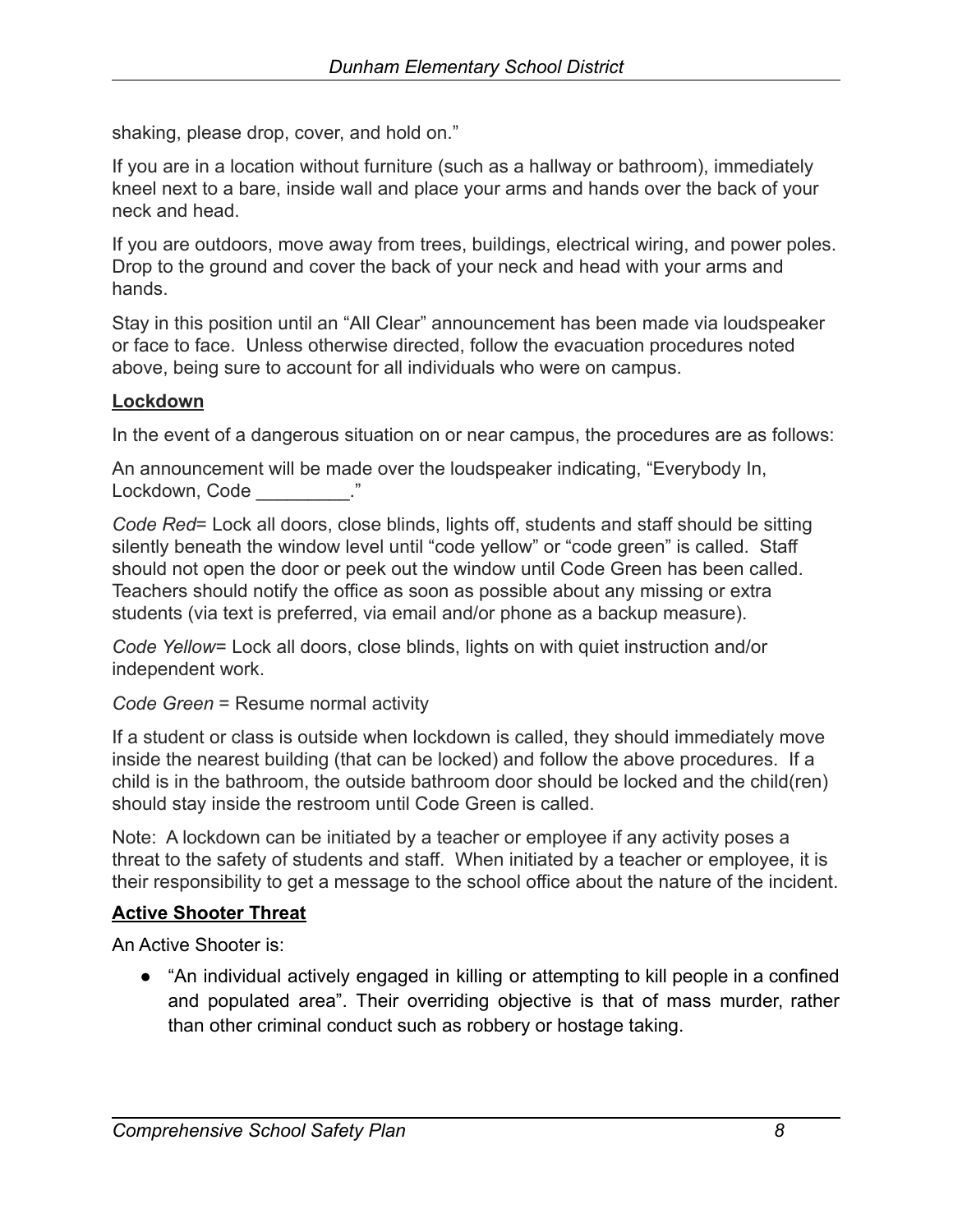• Active shooter incidents are unpredictable and evolve quickly. Often times, these situations are over prior to the arrival of Law Enforcement. Individuals must be prepared both mentally and physically to be able to react and survive.

Run-Hide-Fight

● Run-Hide-Fight is a set of options to respond to an active shooter on campus to minimize the loss of life. At the first sign of an active shooter, quickly decide the most reasonable way to protect your students and provide them with direction: run, hide, or fight. If you are the first to see the danger, alert the front office, if possible. As soon as it is safe to do so, alert responders by calling 911.

#### **Run-Hide-Fight Procedures**

- **Run:** If it is safe to do so for yourself and those in your care, the first course of action that should be taken is to run out of the building and far away until you are in a safe location.
	- o Know where the threat is and run away from it
	- o Have a plan- know your escape routes
	- o Leave your belongings behind
	- o Law Enforcement goes towards the attacker; run in the direction they came from and keep your hands visible
- **Hide:** If running is not a safe option, hide in as safe a place as possible.
	- o Lock and barricade the doors; close and lock windows, close blinds and curtains or cover windows
	- o Tell students to be quiet, silence cell phones, and stay low to the ground away from windows
	- o Spread out (if possible)
	- o Remain in place until given an all clear by identifiable law enforcement
	- o Be prepared to fight
- **Fight:** If neither running nor hiding is a safe option, adults in immediate danger should consider trying to disrupt or incapacitate the shooter by using aggressive force and items in their environment. If you choose to fight, **COMMIT** to it and win the fight.
	- o If intruder enters classroom, be prepared to fight, mentally and physically
	- o Use a weapon (fire extinguisher, chair, books, trash can, etc)
	- o Use your surroundings to create distractions: yelling, trip hazards, throwing items, turning off lights, putting furniture in front of door, etc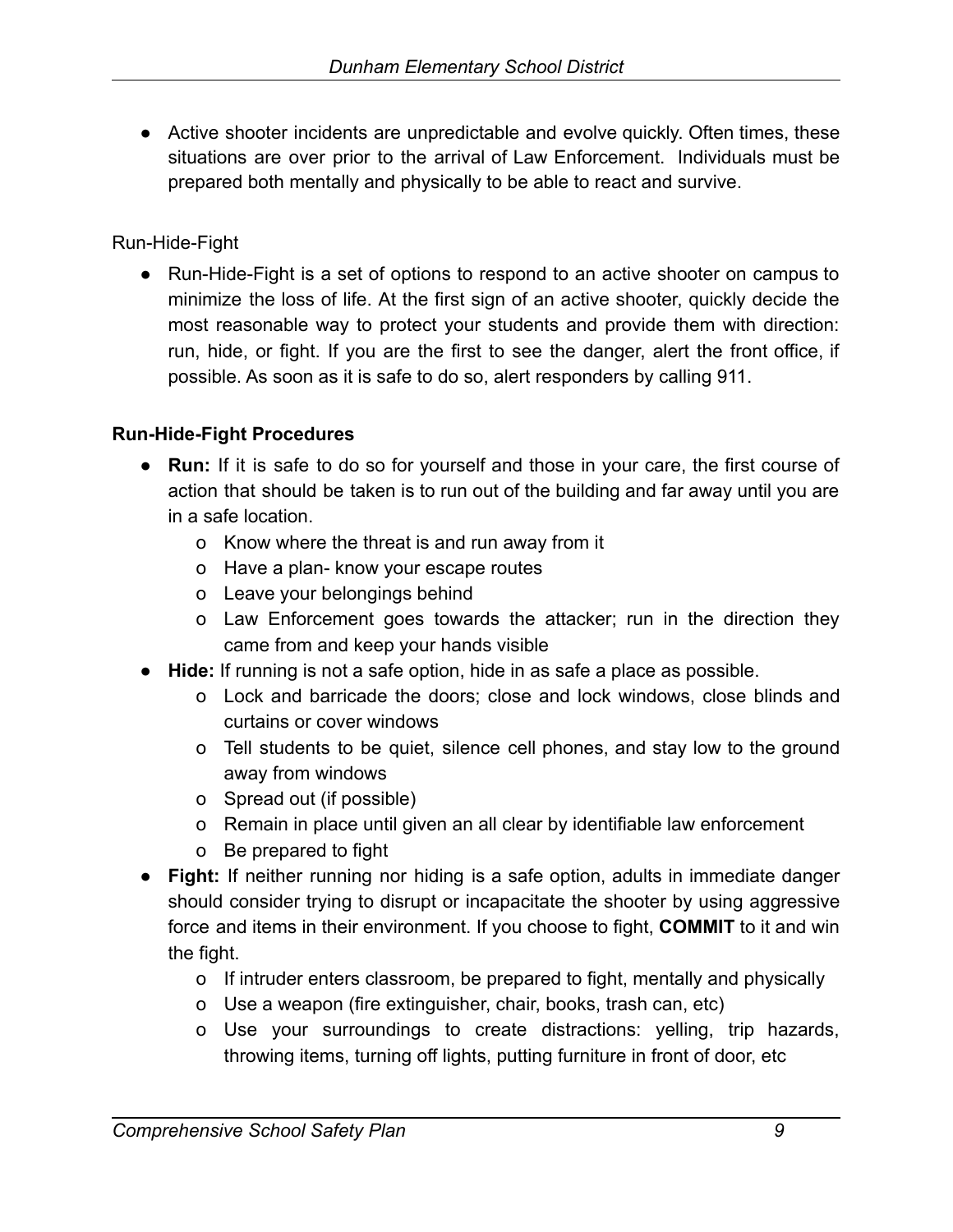## <span id="page-11-0"></span>Suspension and Expulsion Policies

The Three major offenses leading to suspension are:

- Fighting
- Harassing
- Possession of a weapon or other dangerous object

Also, a student may be suspended or expelled for committing any of the acts enumerated in California Education Code 48900, displayed below, if the act is related to a school activity, is committed anytime while on school grounds, going to or coming from school, during the lunch period on or off campus, during or while going to or coming from a school-sponsored activity.

Education Code 48900, grounds for suspension or expulsion:

(a) (1) Caused, attempted to cause, or threatened to cause physical injury to another person.

(2) Willfully used force or violence upon the person of another, except in self-defense.

(b) Possessed, sold, or otherwise furnished a firearm, knife, explosive, or other dangerous object, unless, in the case of possession of an object of this type, the pupil had obtained written permission to possess the item from a certificated school employee, which is concurred in by the principal or the designee of the principal.

(c) Unlawfully possessed, used, sold, or otherwise furnished, or been under the influence of, a controlled substance listed in Chapter 2 (commencing with Section 11053) of Division 10 of the Health and Safety Code, an alcoholic beverage, or an intoxicant of any kind.

(d) Unlawfully offered, arranged, or negotiated to sell a controlled substance listed in Chapter 2 (commencing with Section 11053) of Division 10 of the Health and Safety Code, an alcoholic beverage, or an intoxicant of any kind, and either sold, delivered, or otherwise furnished to a person another liquid, substance, or material and represented the liquid, substance, or material as a controlled substance, alcoholic beverage, or intoxicant.

(e) Committed or attempted to commit robbery or extortion.

(f) Caused or attempted to cause damage to school property or private property.

(g) Stole or attempted to steal school property or private property.

(h) Possessed or used tobacco, or products containing tobacco or nicotine products, including, but not limited to, cigarettes, cigars, miniature cigars, clove cigarettes, smokeless tobacco, snuff, chew packets, and betel. However, this section does not prohibit the use or possession by a pupil of his or her own prescription products.

(i) Committed an obscene act or engaged in habitual profanity or vulgarity.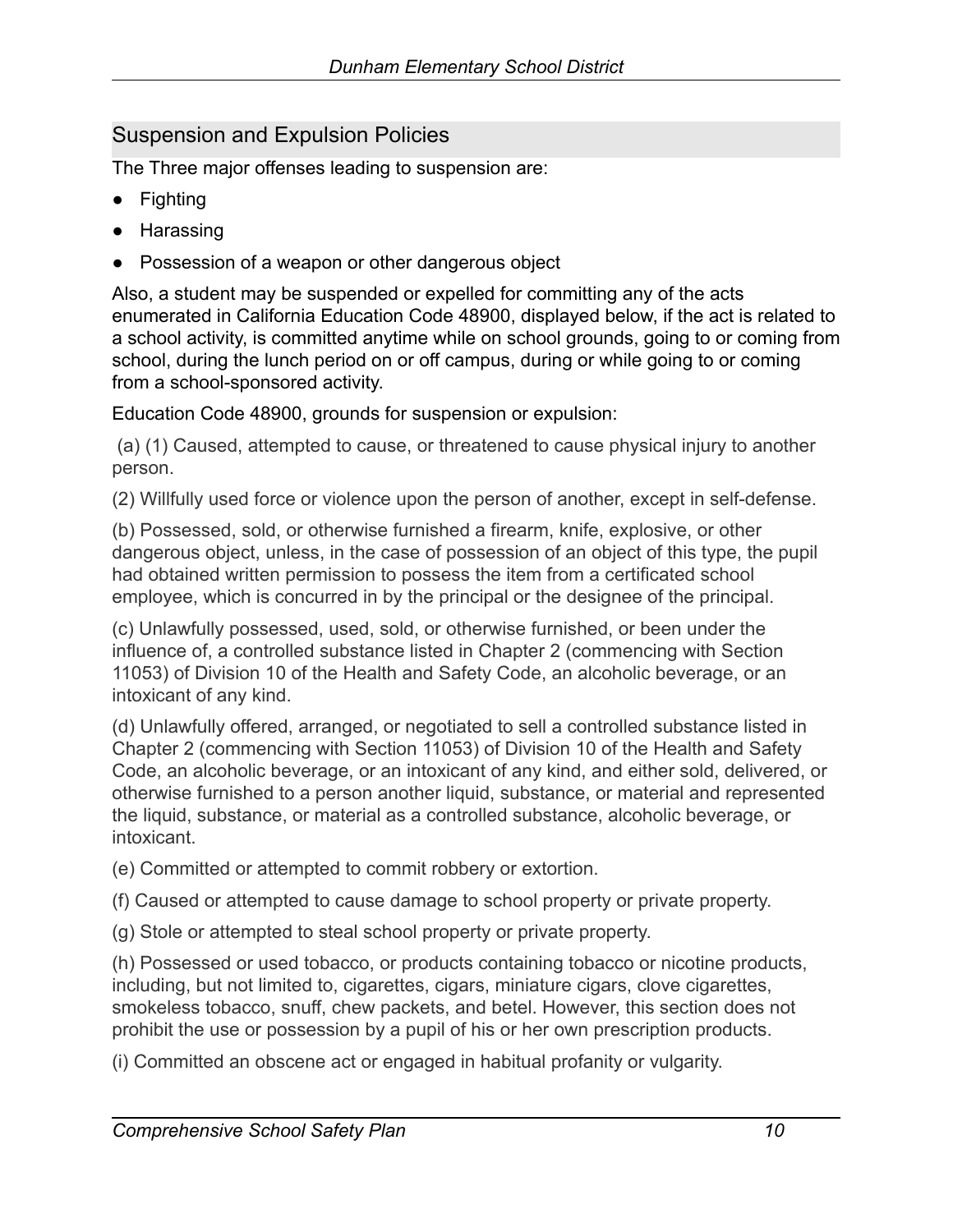(j) Unlawfully possessed or unlawfully offered, arranged, or negotiated to sell drug paraphernalia, as defined in Section 11014.5 of the Health and Safety Code.

(k) (1) Disrupted school activities or otherwise willfully defied the valid authority of supervisors, teachers, administrators, school officials, or other school personnel engaged in the performance of their duties.

(2) Except as provided in Section 48910, a pupil enrolled in kindergarten or any of grades 1 to 3, inclusive, shall not be suspended for any of the acts enumerated in this subdivision, and this subdivision shall not constitute grounds for a pupil enrolled in kindergarten or any of grades 1 to 12, inclusive, to be recommended for expulsion. This paragraph shall become inoperative on July 1, 2018, unless a later enacted statute that becomes operative before July 1, 2018, deletes or extends that date.

(l) Knowingly received stolen school property or private property.

(m) Possessed an imitation firearm. As used in this section, "imitation firearm" means a replica of a firearm that is so substantially similar in physical properties to an existing firearm as to lead a reasonable person to conclude that the replica is a firearm.

(n) Committed or attempted to commit a sexual assault as defined in Section 261, 266c, 286, 288, 288a, or 289 of the Penal Code or committed a sexual battery as defined in Section 243.4 of the Penal Code.

(o) Harassed, threatened, or intimidated a pupil who is a complaining witness or a witness in a school disciplinary proceeding for purposes of either preventing that pupil from being a witness or retaliating against that pupil for being a witness, or both.

(p) Unlawfully offered, arranged to sell, negotiated to sell, or sold the prescription drug Soma.

(q) Engaged in, or attempted to engage in, hazing. For purposes of this subdivision, "hazing" means a method of initiation or preinitiation into a pupil organization or body, whether or not the organization or body is officially recognized by an educational institution, that is likely to cause serious bodily injury or personal degradation or disgrace resulting in physical or mental harm to a former, current, or prospective pupil. For purposes of this subdivision, "hazing" does not include athletic events or school-sanctioned events.

(r) Engaged in an act of bullying. For purposes of this subdivision, the following terms have the following meanings:

(1) "Bullying" means any severe or pervasive physical or verbal act or conduct, including communications made in writing or by means of an electronic act, and including one or more acts committed by a pupil or group of pupils as defined in Section 48900.2, 48900.3, or 48900.4, directed toward one or more pupils that has or can be reasonably predicted to have the effect of one or more of the following:

(A) Placing a reasonable pupil or pupils in fear of harm to that pupil's or those pupils' person or property.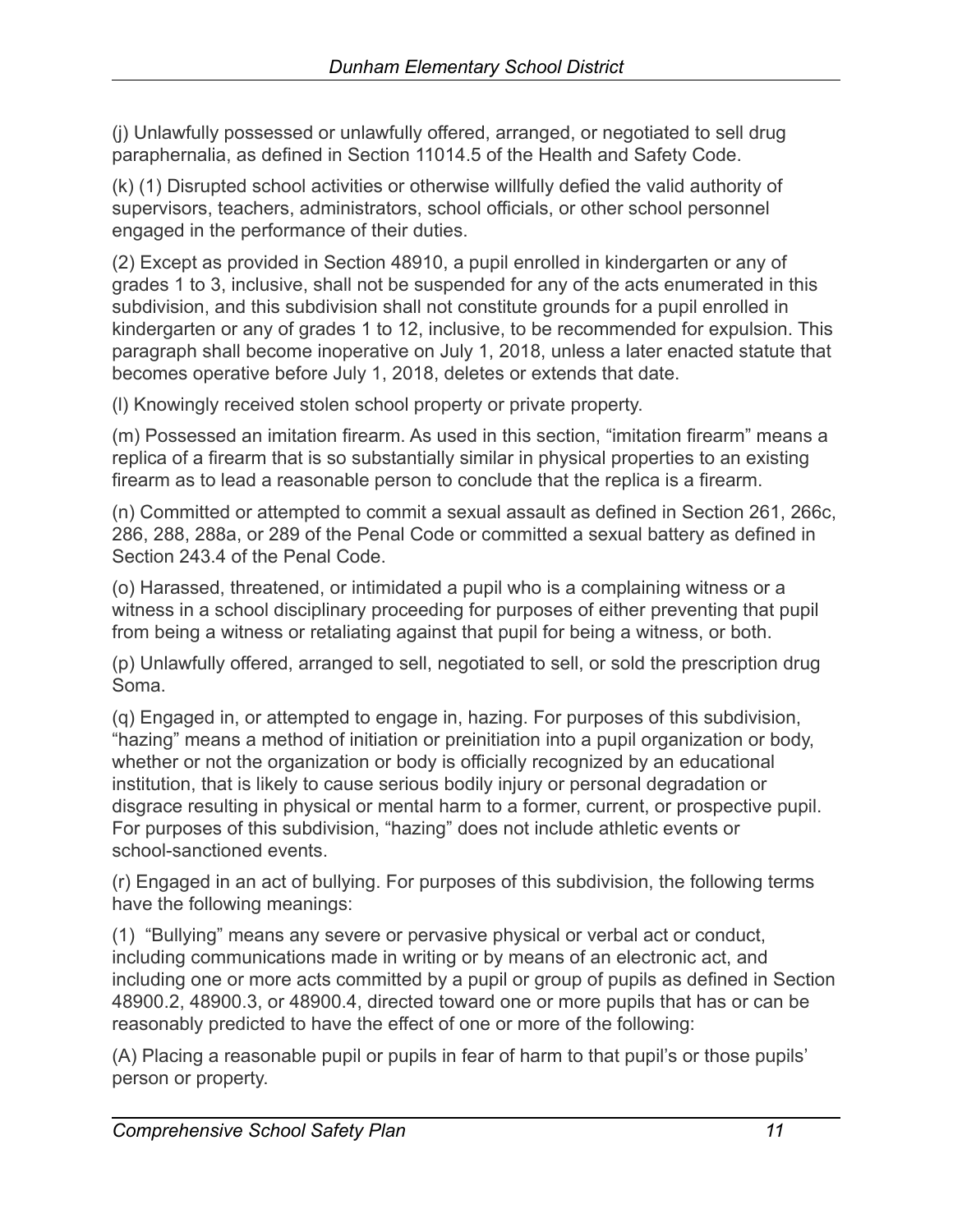(B) Causing a reasonable pupil to experience a substantially detrimental effect on his or her physical or mental health.

(C) Causing a reasonable pupil to experience substantial interference with his or her academic performance.

(D) Causing a reasonable pupil to experience substantial interference with his or her ability to participate in or benefit from the services, activities, or privileges provided by a school.

(2) (A) "Electronic act" means the creation or transmission originated on or off the schoolsite, by means of an electronic device, including, but not limited to, a telephone, wireless telephone, or other wireless communication device, computer, or pager, of a communication, including, but not limited to, any of the following:

(i) A message, text, sound, video, or image.

(ii) A post on a social network Internet Web site, including, but not limited to:

(I) Posting to or creating a burn page. "Burn page" means an Internet Web site created for the purpose of having one or more of the effects listed in paragraph (1).

(II) Creating a credible impersonation of another actual pupil for the purpose of having one or more of the effects listed in paragraph (1). "Credible impersonation" means to knowingly and without consent impersonate a pupil for the purpose of bullying the pupil and such that another pupil would reasonably believe, or has reasonably believed, that the pupil was or is the pupil who was impersonated.

(III) Creating a false profile for the purpose of having one or more of the effects listed in paragraph (1). "False profile" means a profile of a fictitious pupil or a profile using the likeness or attributes of an actual pupil other than the pupil who created the false profile.

(iii) An act of cyber sexual bullying.

(I) For purposes of this clause, "cyber sexual bullying" means the dissemination of, or the solicitation or incitement to disseminate, a photograph or other visual recording by a pupil to another pupil or to school personnel by means of an electronic act that has or can be reasonably predicted to have one or more of the effects described in subparagraphs (A) to (D), inclusive, of paragraph (1). A photograph or other visual recording, as described above, shall include the depiction of a nude, semi-nude, or sexually explicit photograph or other visual recording of a minor where the minor is identifiable from the photograph, visual recording, or other electronic act.

(II) For purposes of this clause, "cyber sexual bullying" does not include a depiction, portrayal, or image that has any serious literary, artistic, educational, political, or scientific value or that involves athletic events or school-sanctioned activities.

(B) Notwithstanding paragraph (1) and subparagraph (A), an electronic act shall not constitute pervasive conduct solely on the basis that it has been transmitted on the Internet or is currently posted on the Internet.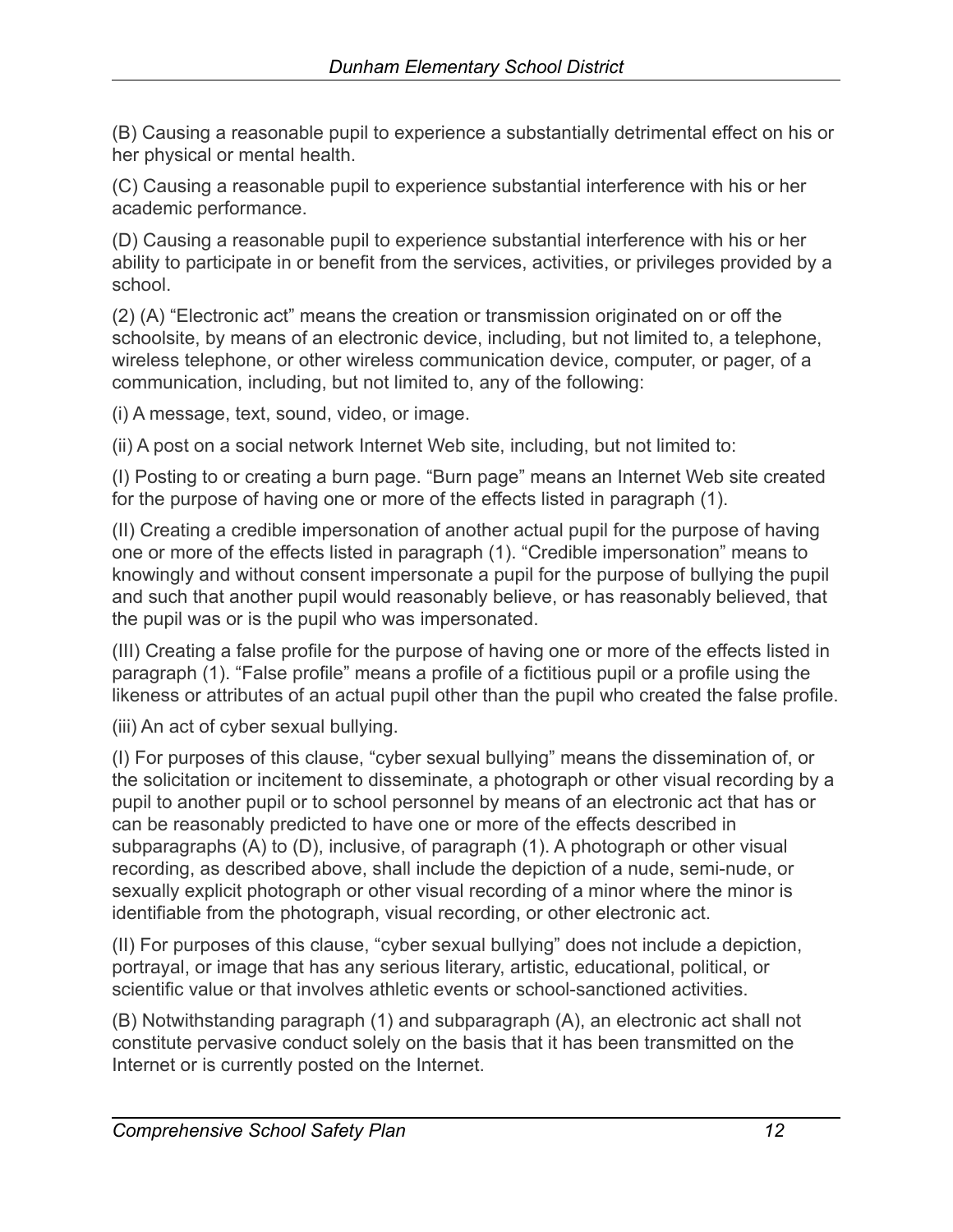(3) "Reasonable pupil" means a pupil, including, but not limited to, an exceptional needs pupil, who exercises average care, skill, and judgment in conduct for a person of his or her age, or for a person of his or her age with his or her exceptional needs.

(s) A pupil shall not be suspended or expelled for any of the acts enumerated in this section unless the act is related to a school activity or school attendance occurring within a school under the jurisdiction of the superintendent of the school district or principal or occurring within any other school district. A pupil may be suspended or expelled for acts that are enumerated in this section and related to a school activity or school attendance that occur at any time, including, but not limited to, any of the following:

(1) While on school grounds.

(2) While going to or coming from school.

(3) During the lunch period whether on or off the campus.

(4) During, or while going to or coming from, a school-sponsored activity.

(t) A pupil who aids or abets, as defined in Section 31 of the Penal Code, the infliction or attempted infliction of physical injury to another person may be subject to suspension, but not expulsion, pursuant to this section, except that a pupil who has been adjudged by a juvenile court to have committed, as an aider and abettor, a crime of physical violence in which the victim suffered great bodily injury or serious bodily injury shall be subject to discipline pursuant to subdivision (a).

(u) As used in this section, "school property" includes, but is not limited to, electronic files and databases.

(v) For a pupil subject to discipline under this section, a superintendent of the school district or principal may use his or her discretion to provide alternatives to suspension or expulsion that are age appropriate and designed to address and correct the pupil's specific misbehavior as specified in Section 48900.5.

(w) It is the intent of the Legislature that alternatives to suspension or expulsion be imposed against a pupil who is truant, tardy, or otherwise absent from school activities.

*(Amended by Stats. 2016, Ch. 419, Sec. 2.5. (AB 2536) Effective January 1, 2017.)*

Suspensions are a rare occurrence at Dunham School, averaging less than three per year. There is no record of a student being expelled.

## <span id="page-14-0"></span>Discrimination and Harassment Policy

Discrimination against any student or employee and/or sexual harassment of any student or employee by another person is prohibited. The district updates annually and distributes to all employees and parents the policies prohibiting student-to-student sexual harassment and distributes to all employees policies prohibiting employee-to-employee sexual harassment. The Superintendent/Principal and a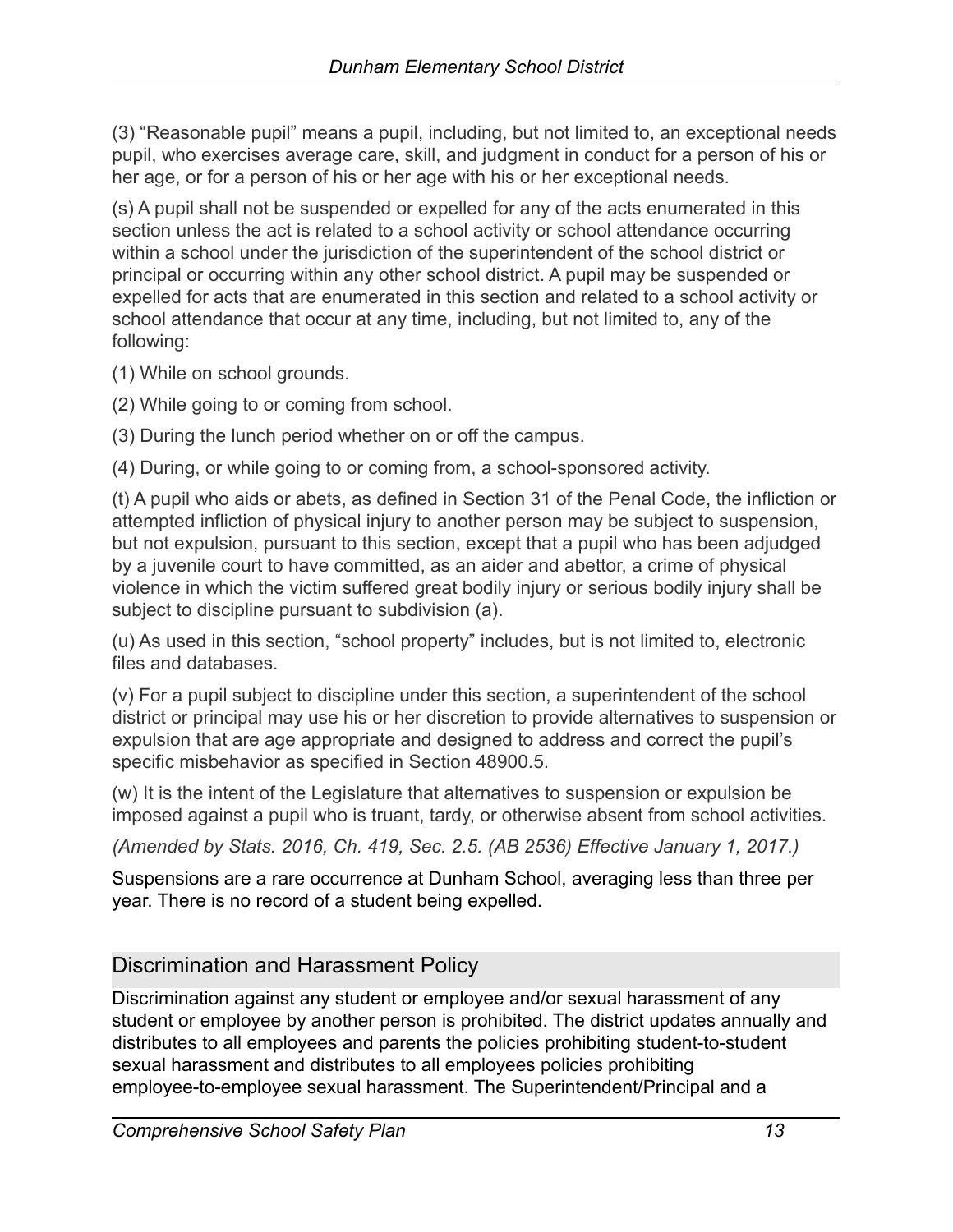representative from the Board of Trustees attended the Sexual Harassment Prevention Workshop in March 2008, satisfying the legal mandate to receive sexual harassment prevention training for two hours every two years.

Prohibited sexual harassment by adults includes, but is not limited to, unwelcome sexual advances, unwanted requests for sexual favors, or other unwanted verbal, visual, or physical contact of a sexual nature made against another person of the same or opposite sex in the work or educational setting. Prohibited sexual harassment may also include any act of retaliation against an individual who reports a violation of the district's sexual harassment policy or who participates in the investigation of a sexual harassment complaint.

The Education Code definition of sexual harassment by children is quoted on page 7 of this document, item S.

Staff members are instructed about the definition of sexual harassment and reporting procedures. Students are directed to immediately report incidents of harassment, sexual or otherwise, to an adult (parent, teacher, instructional assistant, or administrator). All reports are thoroughly investigated in a timely manner. The school administrator will determine an appropriate course of action for each complaint. Actions may include the following:

- 1. Conflict resolution and discussions among the parties involved, when appropriate.
- 2. Student counseling and education, when appropriate.
- 3. A report to the police or Child Protective Services as appropriate or required by law.
- 4. Student disciplinary actions that may include the range of consequences in the discipline plan, including suspension, placing on a behavior contract, other appropriate means of corrections, or a recommendation for expulsion.
- 5. Employee disciplinary action as described in policy, State law, and Ed. Code.

District policy and State law related to sexual harassment of students or employees requires the following:

- 1. Posting the district's sexual harassment policy in a prominent location at the school.
- 2. Notifying the staff, students, and parents of the sexual harassment policy each school year or at the time of enrollment.
- 3. Including notification of the sexual harassment policy as part of any orientation materials or programs for new students or employees as they enroll or are hired.
- 4. Including the sexual harassment policy in school and district publications.
- 5. Taking appropriate DSD Administrative actions to reinforce the district policy by providing staff in-service and student instruction and/or counseling.
- 6. Directing that teacher-led discussion be conducted on this policy with students in age-appropriate ways, and assuring students in that discussion that they need not endure any form of sexual harassment.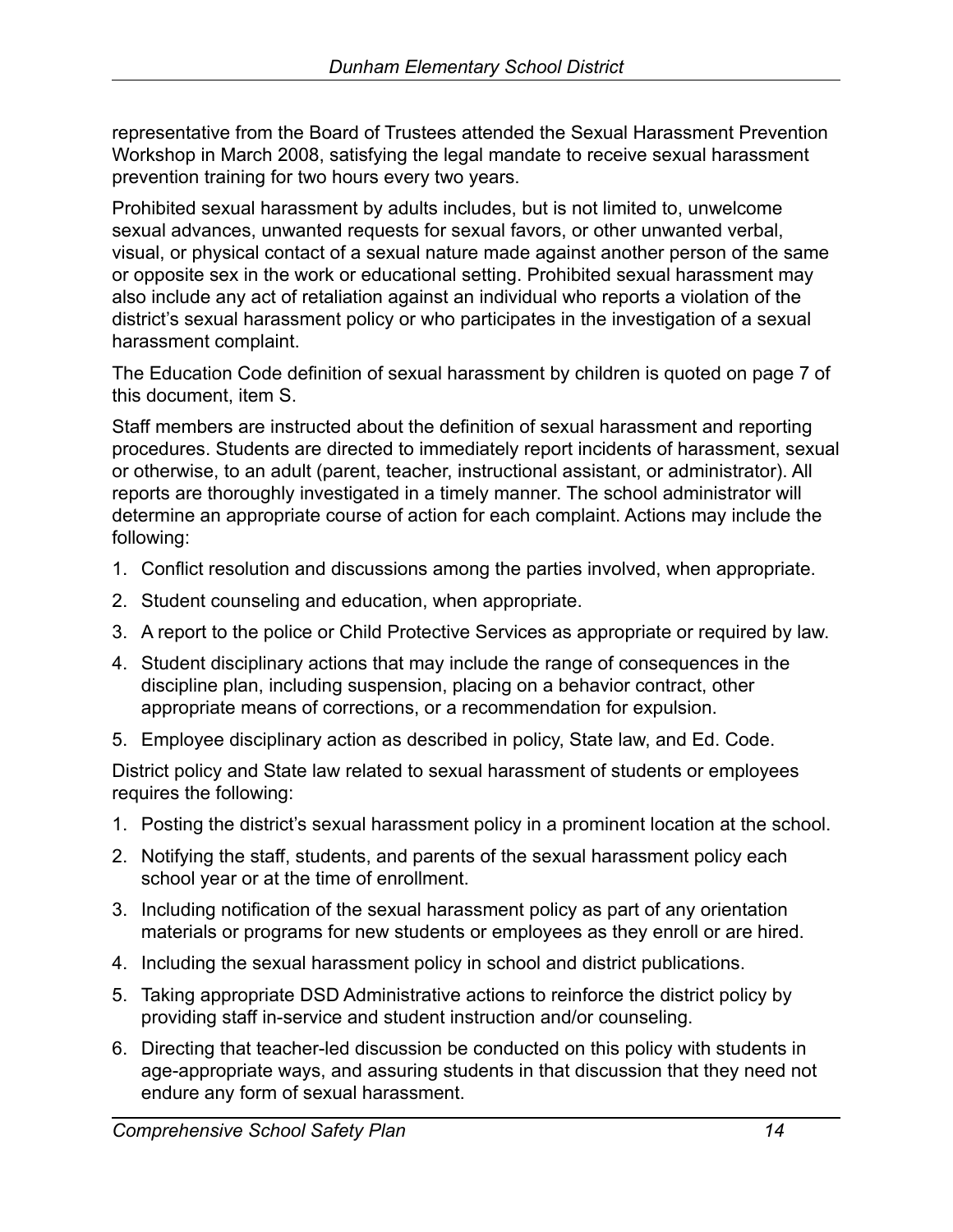Students and/or parents and employees can use the District's Uniform Complaint Procedure to file a formal complaint of sexual harassment, or they can use the form specific to sexual harassment complaints.

#### **References**

DSD Board Policy 04100(a), (b), (c)

DSD Board Policy 5145.3

### <span id="page-16-0"></span>Dress Code

The Dunham School community feels strongly that appropriate school attire contributes to a positive learning environment.

In general, clothing should be modest, neat, clean, and free of offensive words and pictures. This includes items with expressions, pictures, or words that are obscene, profane, or are disparaging or demeaning to others, or promote or advertise drugs, tobacco, alcohol, violence, or make reference to gangs. Clothing or adornment that interferes with learning, or is a distraction to others is not permitted. With these ideas in mind, we ask families and students to respect the following dress guidelines for students attending our school.

- All students must wear closed toe shoes that are secured at the heel. Students who wear sandals, clogs, metal tipped shoes, western boots, and any other shoe considered inappropriate or unsafe for sports activities, should bring athletic/tennis shoes to change into for P.E.. Preferable, such unsafe or inappropriate shoes would not be worn to school.
- With regards to shorts and skirts, the length should hang below their fingertips when fully extended at their sides. Holes in pants should be below their fingertips when fully extended at their sides.
- All tank tops and shirts should be modest and either be tucked into pants or extend well below the belt line. Tank top straps must be one inch wide, at least.
- Attire that is worn or altered in such a way to resemble gang-related apparel is not permitted.
- Caps/hats and sunglasses may not be worn in class.

Consequences for students who don't comply with the required dress standards will be:

- Conference with staff regarding the inappropriate clothing. Students will bring a notice home regarding the dress code infraction.
- Call parents to bring appropriate dress.
- Further discipline consequences may occur if inappropriate dress is repeated.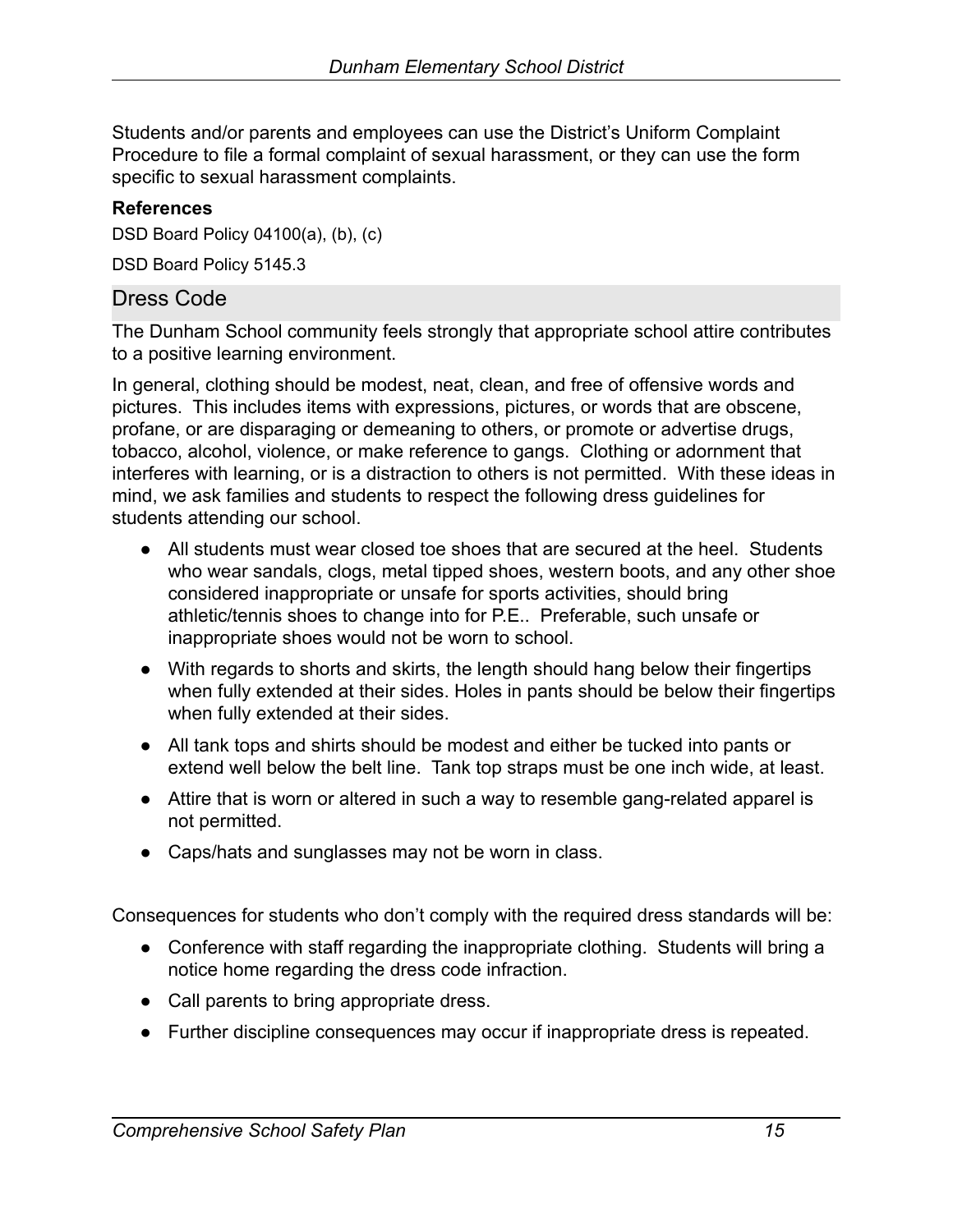The Superintendent/Principal and teachers may impose more or less stringent dress requirements to accommodate safety concerns or the special needs of certain sports, classes, or individuals.

## <span id="page-17-0"></span>Procedures for Safe Ingress and Egress

Safety while entering and leaving Dunham School's rural campus is a high priority. There has been considerable staff and parental concern about traffic and pedestrian safety, and the following precautions have been taken:

- Safety crossing zones must be used.
- Curbs are color-coded and marked to designate safe parking and loading areas.
- Students are not allowed to traverse the parking lot areas without an adult escort.
- All departures at the end of school have yard duty supervision.

The circular driveway and drop-off zones help to facilitate safe loading and unloading of students. Our newsletter regularly communicates the need for drivers to slow down, pay attention, and use safe driving practices while entering and leaving campus.

## <span id="page-17-1"></span>Maintaining a Safe and Orderly Environment

Dunham School places a high priority on student safety—SAFETY FIRST is our motto. We continually assess our campus for potential risks, and mitigate the exposure as soon as possible. We hold all fire and earthquake drills as required, and assess the effectiveness of each drill. A designated staff member checks Megan's List at least monthly to keep apprised of registered sex offenders in proximity of the school.

The Board of Trustees and the Superintendent, using the Facility Inspection Tool (FIT), evaluate the school annually. The findings of this assessment are reported annually in the School Accountability Report Card (SARC). Additionally, school cleanliness and safety is monitored through the Williams Settlement Report, submitted quarterly to the Sonoma County Office of Education. Redwood Empire Schools Insurance Group (RESIG) conducts school safety assessments on a regular basis, with a special focus on playground safety.

#### **Visitors and Volunteers**

We monitor visitors on campus and require that they sign in at the office each and every time they are on campus. We make every effort to know our parents and extended family members. Due to the school's small size, monitoring of adults on campus is truly possible. Fingerprint clearance is required for all overnight field trip chaperones and all field trip drivers.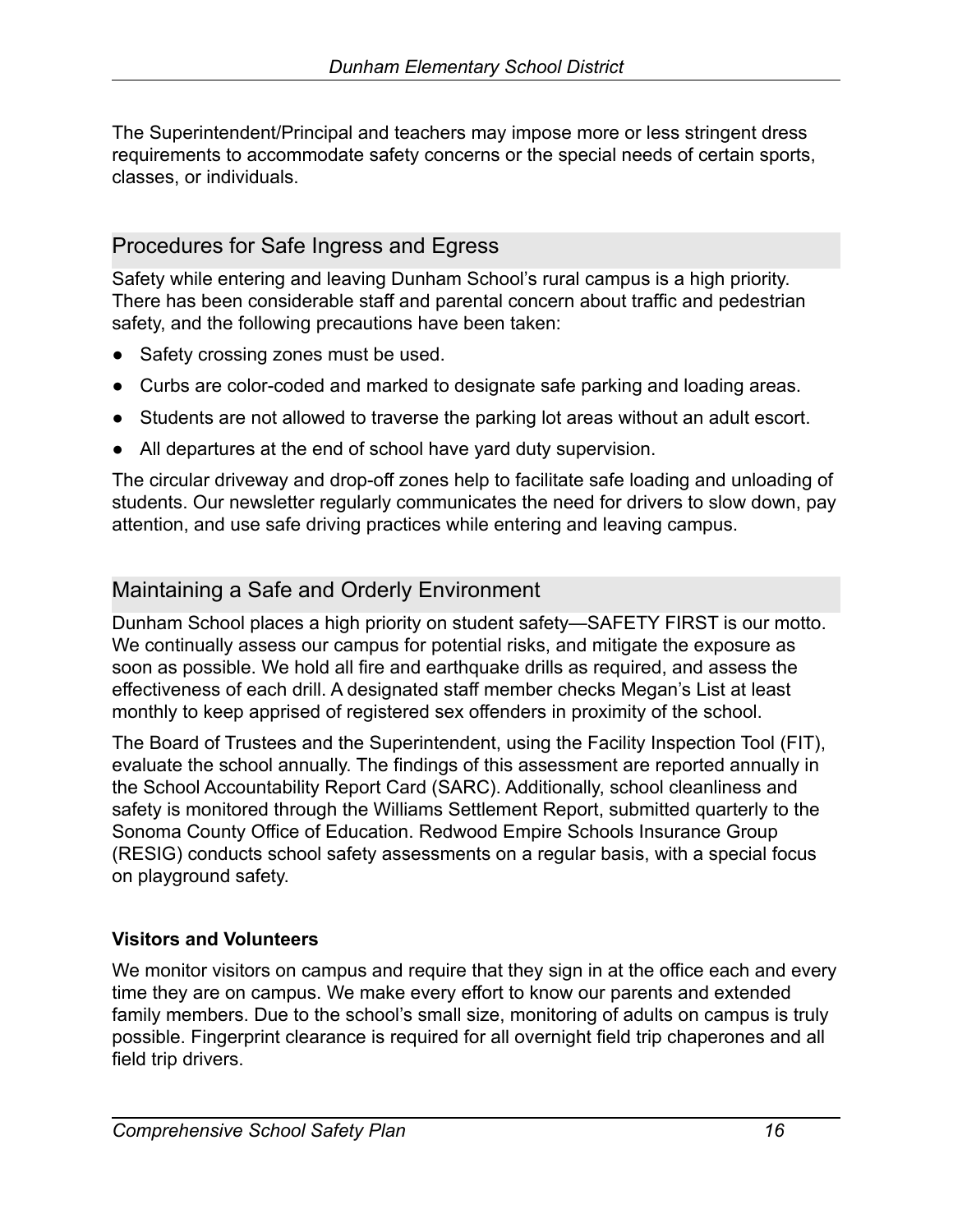### **Transportation for Field Trips**

Kindergarten through sixth grade students will be transported on buses and/or private vehicles, depending on the preferences for various field trips. Parents/guardians must submit signed permission slips for each field trip.

Parents wishing to volunteer to drive on field trips must first register with the District Office. Board Policy requires that the driver's California Driver's License and verification of insurance be on record. Additionally, all drivers need to receive fingerprint clearance, Board Policy 3541.1(a) and AR 3541.1(a) address student safety and establish the requirements for using private vehicles.

#### **Classroom Management**

All staff members are trained in classroom management strategies and conflict resolution strategies. Implementation of the Toolbox Project has created a school-wide climate of improved social literacy and conflict-resolution capacity.

Teachers receive support from the Superintendent/Principal in monitoring student behavior. Student behavior contracts and Behavior Support Plans are developed for students requiring extra support. Parent and Student Success Team (SST) meetings are scheduled for students who are unable to meet behavioral expectations at school.

As described at dovetaillearning.org, the key components of Toolbox are as follows:

TOOLBOX™ is a Kindergarten through 6th grade program (being used in preK-8) that supports children in understanding and managing their own emotional, social, and academic success. The foundation of TOOLBOX is 12 human capacities that reside within all of us. Through its simple and profound metaphor of Tools, TOOLBOX brings forward a set of skills and practices that help students access their own inner resilience at any time, in any context.

Children learn 12 simple yet powerful Tools. With practice, these Tools become valuable personal skills and strategies for self-awareness, self-management, and relationship-building, which, in turn, foster responsible decision-making. Because the techniques are simple and the language is shared, children adopt the Tools and master them quickly. TOOLBOX begins with a teacher providing instruction on how to use the Tools. Through modeling and daily classroom practices, the teacher supports children in using their Tools to build self-knowledge and self-trust. Schools note rapid improvements in communication, civility, and conflict resolution in the classroom, on the playground, and across the entire school community. Providing parents and caregivers with the Tools and information on how to incorporate the practices into the home setting allows for continuity and reinforcement of skills for students.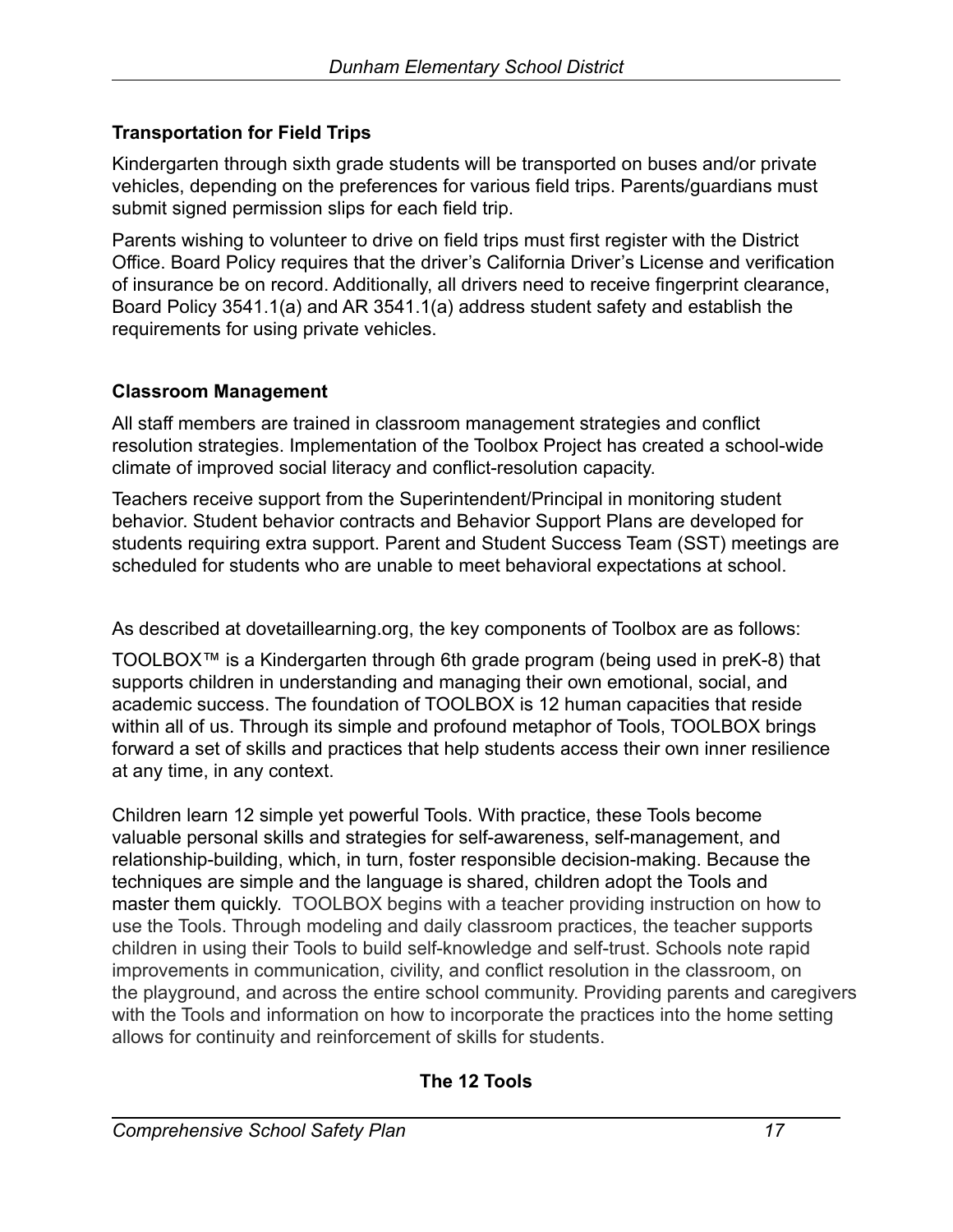- Breathing Tool
- Quiet/Safe Place Tool
- Listening Tool
- Empathy Tool
- Personal Space Tool
- Using Our Words Tool
- Garbage Can Tool
- Taking Time Tool
- Please & Thank You Tool
- Apology & Forgiveness Tool
- **Patience Tool**
- Courage Tool

### School Discipline Policies

All students are held to high standards of behavior, and these expectations are made clear. School rules are distributed at the beginning of the year and reviewed in each classroom. Fair, consistent, and firm administration of discipline is the practice throughout the school.

Each teacher establishes classroom rules. Students always have an opportunity to present their viewpoint when involved in disciplinary actions.

#### **Dunham School Rules**

The Three Principles: Be Safe, Be Respectful, Be Responsible

#### **Discipline Options**

- 1. Benched for recess or a portion of recess
- 2. Community service: constructive jobs will be assigned
- 3. Written assignment on constructive solutions
- 4. Parent conference
- 5. Suspension *(see section on suspension and expulsion policies)*

Fighting may result in immediate suspension. Students who are disrespectful to adults may also be suspended. Students who are disrespectful to other students may be suspended after the second incident. Students who have a total of five rule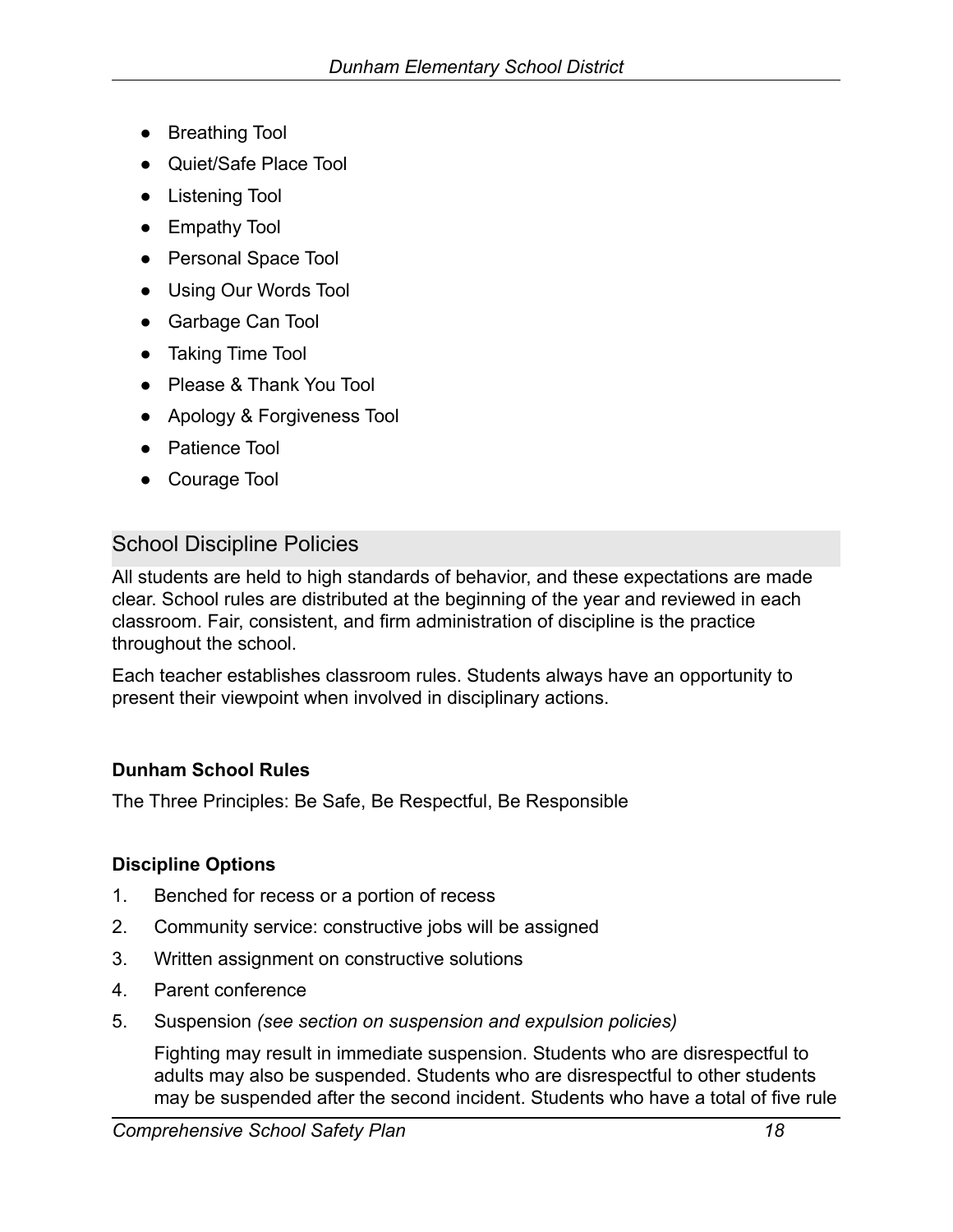infractions resulting in referral to the Principal may be suspended. Suspension is always accompanied by a conference between the parent, the student, and the principal.

6. Expulsion *(see section on suspension and expulsion policies)*

We are hopeful that no student will persist in misbehavior. Behavior Support Plans may be necessary to assist a student in meeting behavioral expectations at school.

We expect that tolerance of others, goodwill between students, and a positive attitude about one's self will make attending Dunham School a healthy and affirming social experience.

## Hate Crime Reporting Procedures

Hate crimes occur when a perpetrator targets a victim because of his or her membership in a certain [social group](http://en.wikipedia.org/wiki/Social_group), usually defined by [racial group,](http://en.wikipedia.org/wiki/Race_(classification_of_human_beings)) [religion](http://en.wikipedia.org/wiki/Religion), [sexual](http://en.wikipedia.org/wiki/Sexual_orientation) [orientation](http://en.wikipedia.org/wiki/Sexual_orientation), [disability,](http://en.wikipedia.org/wiki/Disability) [ethnicity](http://en.wikipedia.org/wiki/Ethnicity), [nationality](http://en.wikipedia.org/wiki/Nationality), [age,](http://en.wikipedia.org/wiki/Ageing) [gender,](http://en.wikipedia.org/wiki/Gender) [gender identity](http://en.wikipedia.org/wiki/Gender_identity), or [political](http://en.wikipedia.org/wiki/Political_affiliation) [affiliation](http://en.wikipedia.org/wiki/Political_affiliation).

Hate crime can take many forms. Incidents may involve physical assault, damage to property, bullying, harassment, verbal abuse or insults, or offensive graffiti or letters.

Hate-motivated behavior is not common in our small rural school environment. However, the potential exists that it may occur, so the following procedures are established:

- 1. Any student who believes that he/she is a victim of hate-motivated behavior shall immediately contact the Superintendent/Principal or designee. If the student believes that the Superintendent/Principal or designee has not remedied the situation, he/she may file a complaint against the appropriate school official in accordance with district complaint procedures.
- 2. Staff who are informed of hate-motivated behavior or personally observe such behavior shall notify the Principal/Superintendent or designee, and law enforcement, as appropriate. Students who engage in hate-motivated behavior shall be subject to discipline in accordance with District policy.
- 3. The Superintendent/Principal shall ensure that staff receives appropriate training to recognize hate-motivated behavior and methods of handling such behavior in appropriate ways.

### **Resiliency**

Resiliency is the capacity to successfully adapt in the face of an adverse or traumatic life situation—the ability to keep going during hard times. Research shows that resilient children usually have a sense of worth, a sense of power, a sense of hope, a sense of